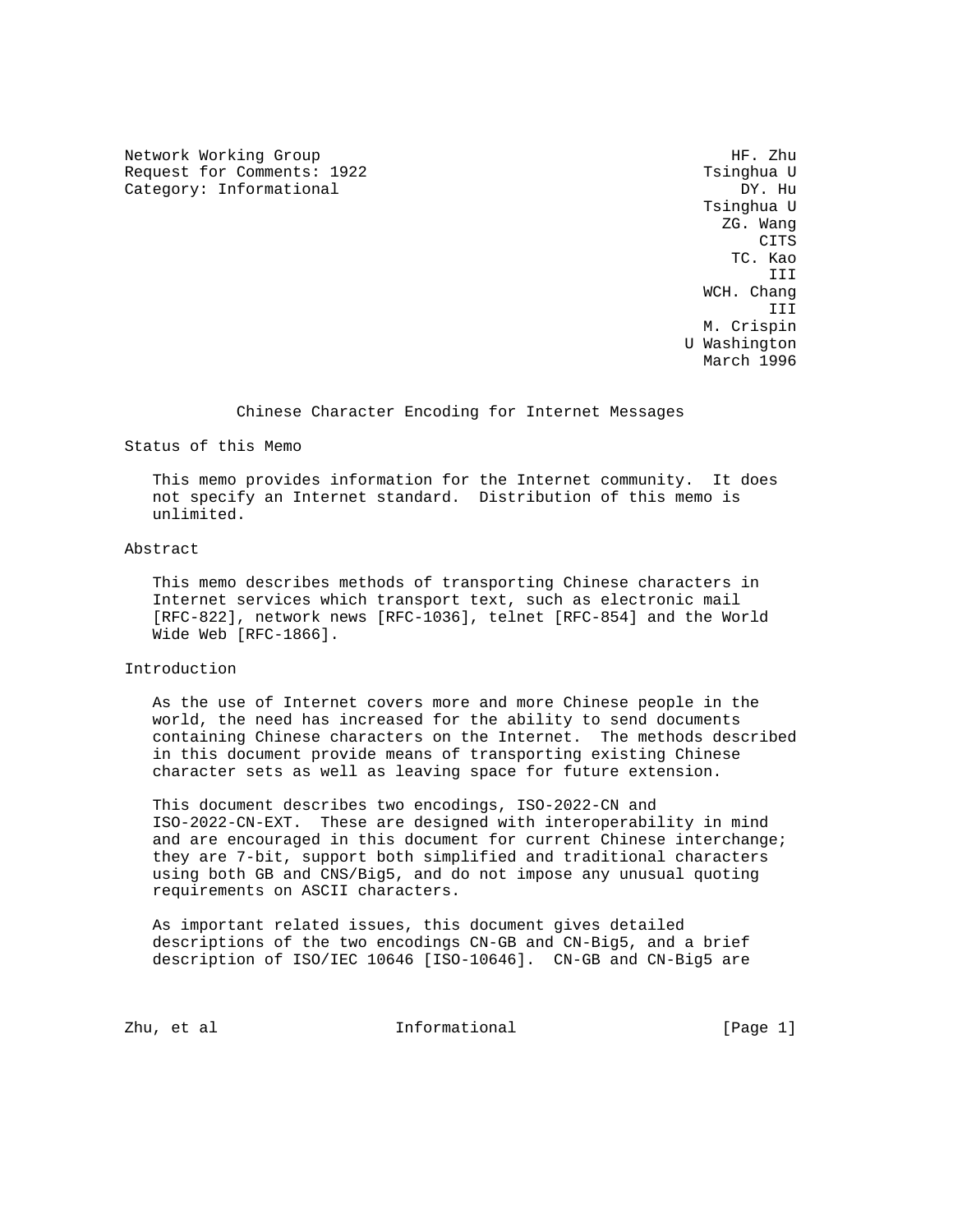currently used as the internal codes for Chinese documents. ISO-10646 is the universal multi-octet character set defined by ISO; we feel that in the future it may become the preferred technology for Chinese documents and electronic mail when it is widely available.

# Specification

- 1. 7-bit Chinese encodings: ISO-2022-CN and ISO-2022-CN-EXT
- 1.1. Description

 ISO-2022-CN is based on ISO 2022 [ISO-2022], similar to earlier work on ISO-2022-JP [RFC-1468] and ISO-2022-KR [RFC-1557] for the Japanese and Korean languages respectively. It is 7-bit, and supports both simplified Chinese characters using GB 2312-80 [GB-2312] and traditional Chinese characters using the first two planes of CNS 11643 [CNS-11643], as well as ASCII [ASCII] characters.

 ISO-2022-CN-EXT is a superset of ISO-2022-CN that additionally supports other GB character sets and planes of CNS 11643.

 Since ISO-2022-CN and ISO-2022-CN-EXT are 7-bit encodings, they do not require the 8-bit SMTP extensions. ISO-2022-CN supports all the Chinese characters that appear in Big5 [BIG5].

1.2. ISO-2022-CN

 The starting code of ISO-2022-CN is ASCII. ASCII and Chinese characters are distinguished by designations (ESC sequences) and shift functions.

 Designations define the Chinese character sets used in the text. There are three kinds of designations: SOdesignation, SS2designation and SS3designation.

The SOdesignation is in the form ESC  $\sharp$  ) <F>, where <F> is the "final character" assigned to the character set by ISO (refer to the ISO registry [ISOREG] for more details). The SS2designation is in the form ESC  $\frac{2}{5}$  \* <F>, and the SS3designation is in the form ESC  $\frac{2}{5}$  + <F>. A designation overrides any previous designation for subsequent bytes in the text.

 There are four kinds of shifts: SI, SO, SS2 and SS3. Shift functions specify how to interpret the subsequent bytes.

 The shift SI (one byte with hexadecimal value 0F) declares that subsequent bytes are interpreted in ASCII.

Zhu, et al informational [Page 2]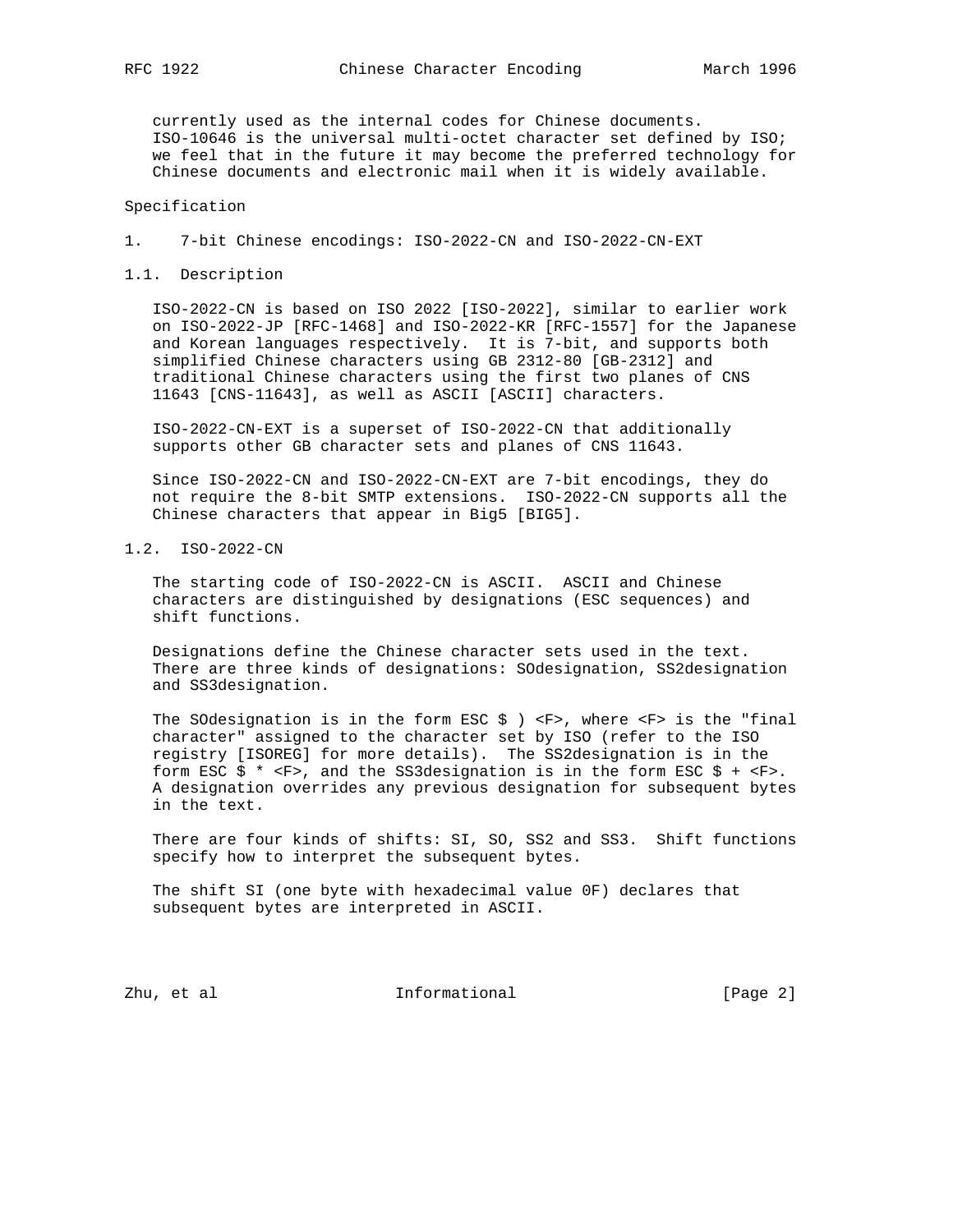The shift SO (one byte with hexadecimal value 0E) declares that subsequent bytes are interpreted in the character set defined by SOdesignation.

 The shift SS2 (two bytes with hexadecimal values 1B 4E) declares that the subsequent TWO bytes are interpreted in the character set defined by SS2designation, after which the previous interpretation (from SI or SO) is restored.

 The shift SS3 (two bytes with hexadecimal values 1B 4F) declares that the subsequent TWO bytes are interpreted in the character set defined by SS3designation, after which the previous interpretation (from SI or SO) is restored.

 The escape sequences, shift functions and character sets used in an ISO-2022-CN text are as follows:

| Character sets |                            | Shift in with |     |  |
|----------------|----------------------------|---------------|-----|--|
| ASCII          |                            |               | ST  |  |
|                | GB 2312, CNS 11643-plane-1 |               | SO  |  |
|                | $CNS$ 11643-plane-2        |               | SS2 |  |

- ESC \$ ) A Indicates the bytes following SO are Chinese characters as defined in GB 2312-80, until another SOdesignation appears
- ESC \$ ) G Indicates the bytes following SO are as defined in CNS 11643-plane-1, until another SOdesignation appears
- ESC \$ \* H Indicates the two bytes immediately following SS2 is a Chinese character as defined in CNS 11643-plane-2, until another SS2designation appears

 If there are any GB or CNS characters on a line, a designation for the corresponding character set must be used so that each line has its own character set information and the text can be displayed correctly when scroll back in a window. Also, there must be a shift to ASCII (SI) before the end of the line (i.e., before the CRLF). In other words, each line starts in ASCII, and ends in ASCII.

Example: the hex sequence

1b 24 29 41 0e 3d 3b 3b 3b 1b 24 29 47 47 28 5f 50 0f

represents the Chinese word for "Interchange" (jiao huan) twice;

Zhu, et al informational [Page 3]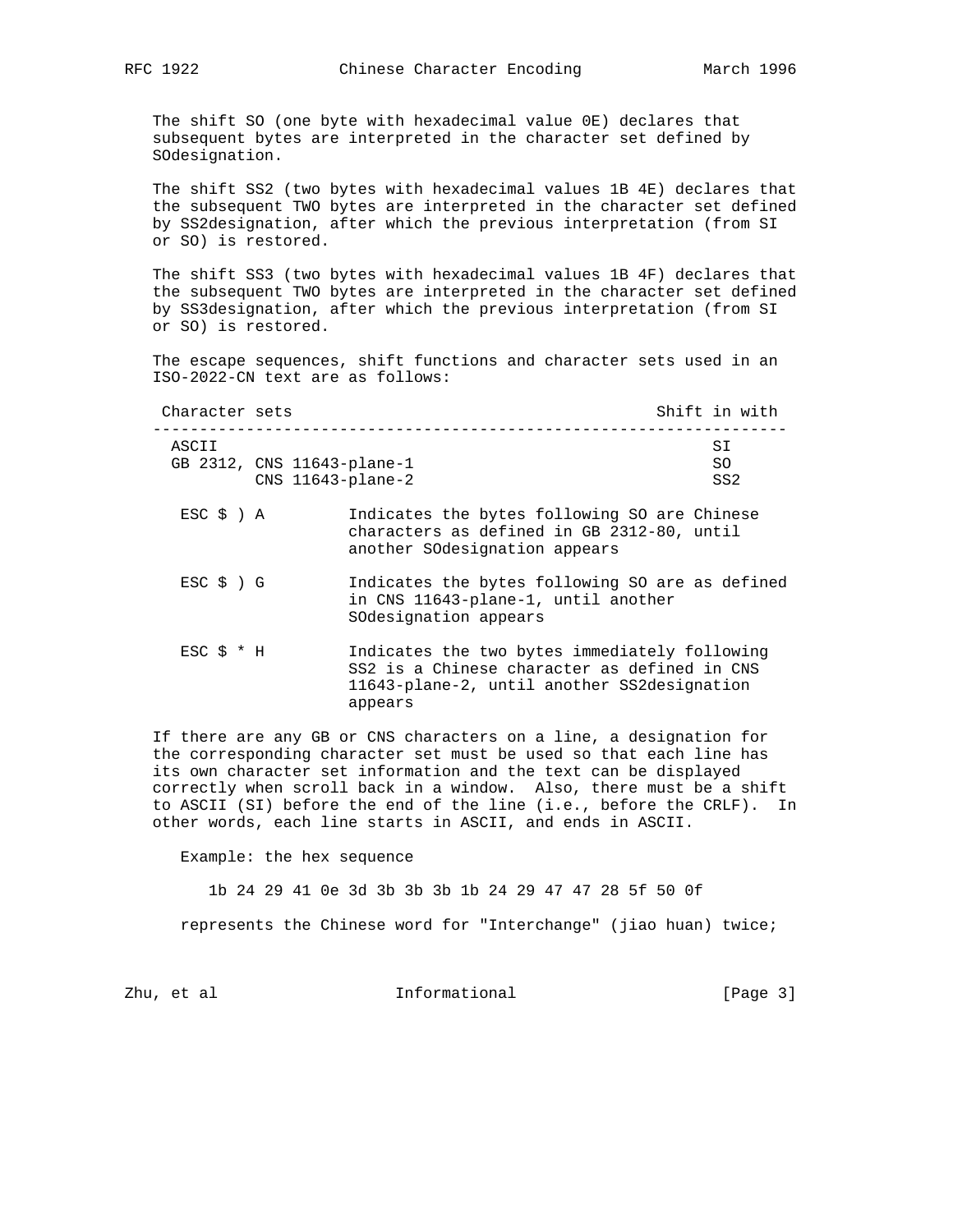the first time in simplified form using GB-2312 (the 3d 3b 3b 3b sequence above), and the second time in traditional form using CNS-11643 (the 47 28 5f 50 sequence above). The sequence 1b 24 29 41 is the SOdesignation for GB-2312, the 0e is SO to switch to Chinese from ASCII, the 1b 24 29 47 is the SOdesignation for CNS-11643 plane 1, and finally the 0f is the SI to return to ASCII at the end of the line.

 The name given to this character encoding is "ISO-2022-CN". This name is intended to be used as the "charset" parameter in MIME [MIME-1, MIME-2] messages.

Content-Type: text/plain; charset=iso-2022-cn

 The ISO-2022-CN encoding is already in 7-bit form, so it is not necessary to use a Content-Transfer-Encoding header.

 Other restrictions are given in the "Formal Syntax of ISO-2022-CN" (Section 7.1 of this document).

#### 1.3. ISO-2022-CN-EXT

 ISO-2022-CN-EXT supports all characters in existing GB, Big5 and CNS 11643 character sets.

 The escape sequences, shift functions and character sets used in an ISO-2022-CN-EXT text are as follows:

| Character sets                                               | Shift in with |
|--------------------------------------------------------------|---------------|
| ASCII                                                        | ST.           |
| GB 2312, GB 12345, CNS 11643-plane-1, ISO-IR-165             | SO.           |
| GB 7589, GB 13131, CNS 11643-plane-2                         | SS2           |
| GB 7590, GB 13132 or other new GBs, CNS 11643-plane-3 or SS3 |               |
| higher planes of CNS 11643                                   |               |

 Note: Currently, there are some GB sets that have not been registered in ISO. Here <X7589>, <X7590>, <X12345>, <X13131> and <X13132> represent the final character that will be assigned by ISO for those sets. These GB sets shall only be used once these final characters are assigned.

Zhu, et al  $I_n$  Informational [Page 4]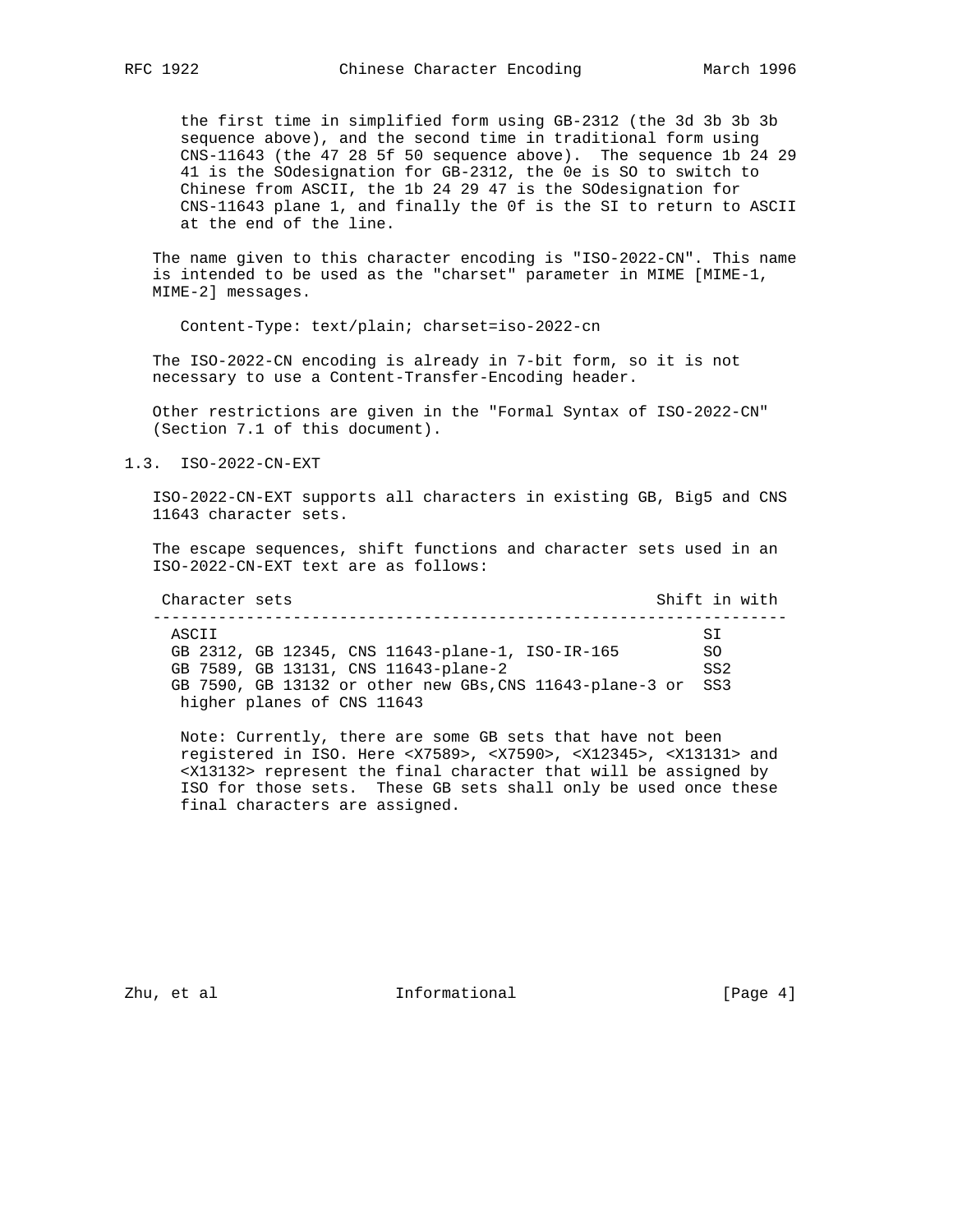| RFC 1922                             | March 1996<br>Chinese Character Encoding                                                                                                                     |  |
|--------------------------------------|--------------------------------------------------------------------------------------------------------------------------------------------------------------|--|
| $ESC \S$ ) A                         | Indicates the bytes following SO are Chinese<br>characters as defined in GB 2312-80, until<br>another SOdesignation appears                                  |  |
| $\text{ESC}$ \$ * < X7589>           | Indicates the two bytes immediately following<br>SS2 is a Chinese character as defined in GB<br>7589-87 [GB-7589], until another SS2designation<br>appears   |  |
| $\text{ESC}$ \$ + <x7590></x7590>    | Indicates the two bytes immediately following<br>SS3 is a Chinese character as defined in GB<br>7590-87 [GB-7590], until another SS3designation<br>appears   |  |
| $ESC \S$ ) < $X12345$ >              | Indicates the bytes following SO are as defined<br>in GB 12345-90 [GB-12345], until another<br>SOdesignation appears                                         |  |
| $\text{ESC}$ \$ * < $\text{X13131>}$ | Indicates the two bytes immediately following<br>SS2 is a Chinese character as defined in GB<br>13131-91 [GB-13131], until another<br>SS2designation appears |  |
| $\text{ESC}$ \$ + < $\text{X13132>}$ | Indicates the two bytes immediately following<br>SS3 is a Chinese character as defined in GB<br>13132-91 [GB-13131], until another<br>SS3designation appears |  |
| $ESC$ $\zeta$ ) E                    | Indicates the bytes following SO are as defined<br>in ISO-IR-165 (for details, see section 2.1),<br>until another SOdesignation appears                      |  |
| $ESC$ $\zeta$ ) $G$                  | Indicates the bytes following SO are as defined<br>in CNS 11643-plane-1, until another<br>SOdesignation appears                                              |  |
| $ESC$ $\frac{1}{2}$ $*$ H            | Indicates the two bytes immediately following<br>SS2 is a Chinese character as defined in CNS<br>11643-plane-2, until another SS2designation<br>appears      |  |
| $\text{ESC}$ $\uparrow$ + I          | Indicates the immediate two bytes following SS3<br>is a Chinese character as defined in CNS<br>11643-plane-3, until another SS3designation<br>appears        |  |
|                                      |                                                                                                                                                              |  |
|                                      |                                                                                                                                                              |  |

Zhu, et al informational [Page 5]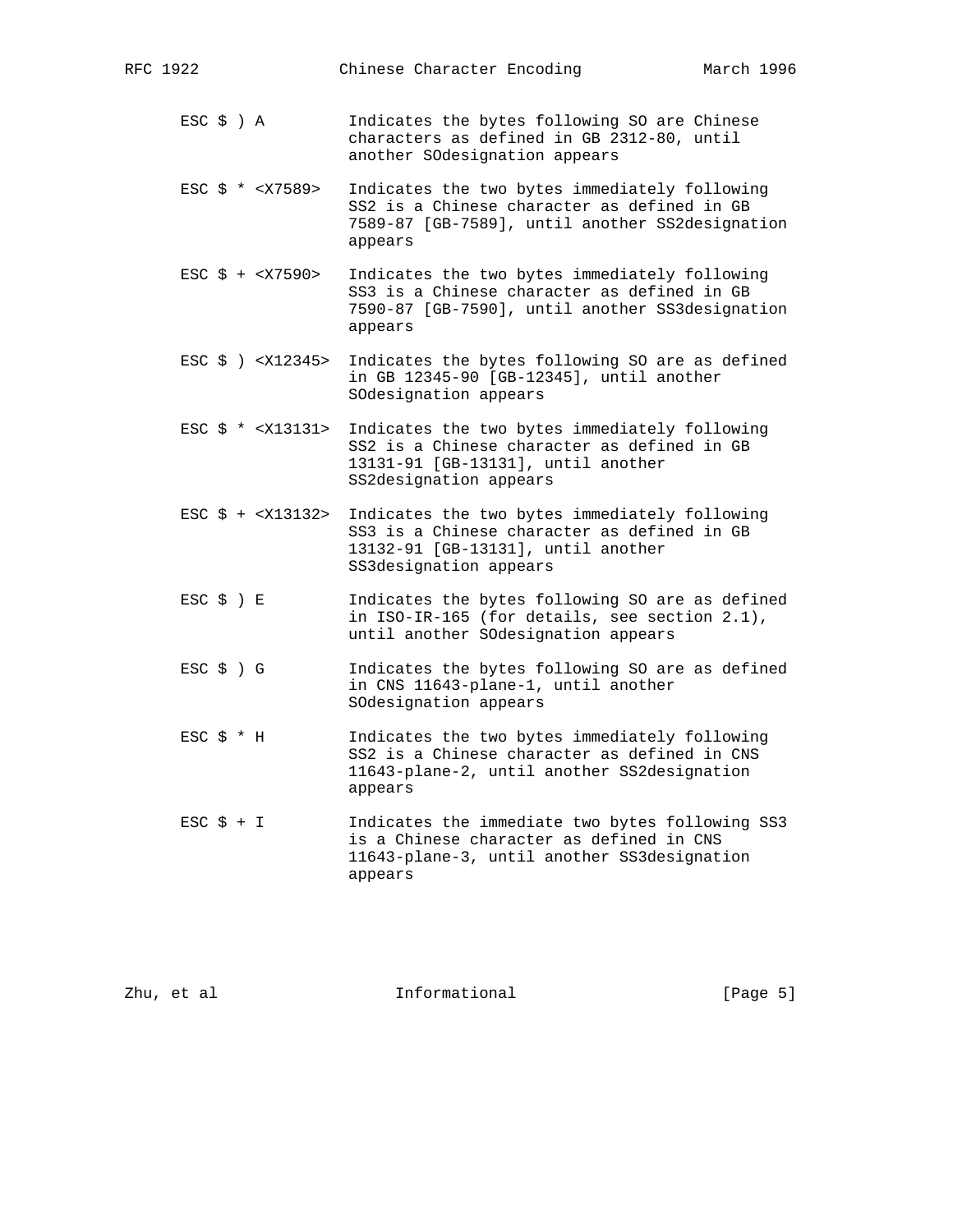| RFC 1922                    | Chinese Character Encoding                                                                                                                            | March 1996 |  |
|-----------------------------|-------------------------------------------------------------------------------------------------------------------------------------------------------|------------|--|
| $\text{ESC}$ \$ + J         | Indicates the immediate two bytes following SS3<br>is a Chinese character as defined in CNS<br>11643-plane-4, until another SS3designation<br>appears |            |  |
| $\text{ESC}$ $\text{S}$ + K | Indicates the immediate two bytes following SS3<br>is a Chinese character as defined in CNS<br>11643-plane-5, until another SS3designation<br>appears |            |  |
| $\text{ESC}$ $\text{S}$ + L | Indicates the immediate two bytes following SS3<br>is a Chinese character as defined in CNS<br>11643-plane-6, until another SS3designation<br>appears |            |  |
| $ESC$ $\zeta$ + M           | Indicates the immediate two bytes following SS3<br>is a Chinese character as defined in CNS<br>11643-plane-7, until another SS3designation            |            |  |

 As in ISO-2022-CN, each line starts in ASCII, and ends in ASCII, and has its own designation information before any Chinese characters appear.

 The name given to this character encoding is "ISO-2022-CN-EXT". This name is intended to be used as the "charset" parameter in MIME messages.

Content-Type: text/plain; charset=ISO-2022-CN-EXT

appears

 The ISO-2022-CN-EXT encoding is also in 7-bit form, so it is not necessary to use a Content-Transfer-Encoding header.

 Other restrictions are given in the "Formal Syntax of ISO-2022-CN-EXT" (Section 7.2 of this document).

1.4. How to Support Big5 or other internal codesets with ISO-2022-CN and ISO-2022-CN-EXT

 Since there are many different Chinese internal coding systems [CJKINF], such as EUC GB, Big5, CCCII (an encoding for library systems mainly used in Taiwan), GBK (the new standard specification for Chinese internal code, also is the codepage for Microsoft simplified Chinese Windows 95) etc., ISO-2022-CN and ISO-2022-CN-EXT, which are 7-bit and will not lose information during communication among different codesets, facilitate interchange between the various Chinese coding systems in the Internet.

Zhu, et al informational [Page 6]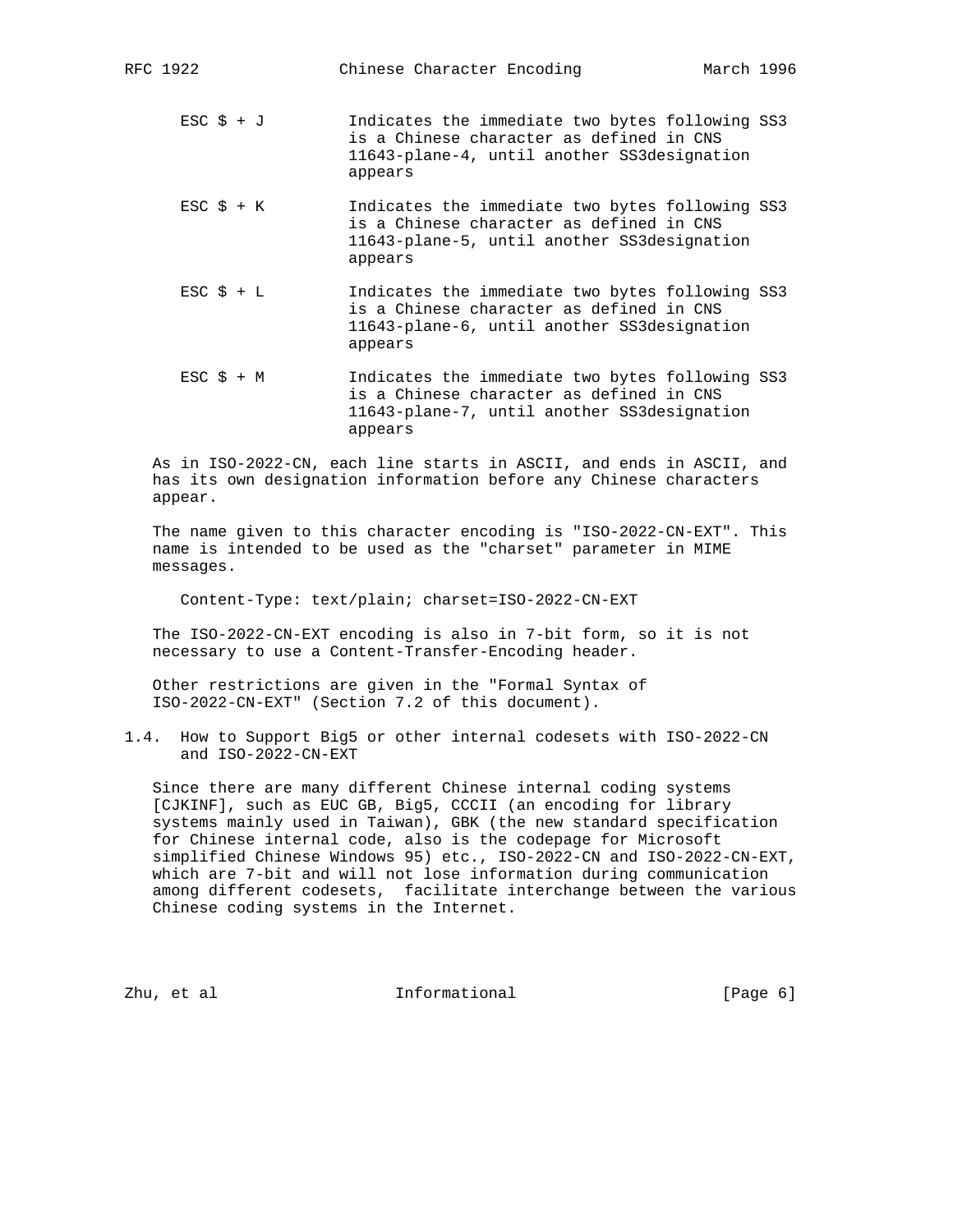For instance, ISO-2022-CN and ISO-2022-CN-EXT can be used to support the popular Big5 codeset, because the first two planes of CNS-11643 contain the same Chinese characters as Big5's "common part" except two duplicate characters. By the "common part" we mean the part that is not specific to any Big5 vendor, consisting of 5401 more frequently used characters in Big5 range 0xA440-0xC67E, 7652 less frequently used characters in Big5 range 0xC940-0xF9D5, and 441 other symbols in Big5 range 0xA140-0xA3E0, as defined in Institute for Information Industry's (III) technical report C-26 (see also [Big5]). The appendix of this document presents a conversion table for converting Big5 into CNS-11643, including specific extensions of some popular vendors. For other extensions, vendors and implementors of Big5 products are ENCOURAGED to create detailed conversion tables, in order to increase interoperability between different coding systems.

 Public domain software (binary or C source code) for conversion between Big5 and CNS-11643 is available on many Internet sites. At the time of this writing, the following FTP sites and software are advertised:

- 1) Beijing: ftp://ftp.net.tsinghua.edu.cn/pub/Chinese/convert/big5cns.zip (IP address: 166.111.1.6)
- 2) Xi'an: ftp://ftp.xanet.edu.cn /pub/chinese-soft/unix/convert/BeTTY-1.534.tar.gz (IP address: 202.112.11.131)
- 3) Taiwan: ftp://ftp.seed.net.tw/Pub/Chinese/DOS/code-convert/chcode.zip (IP address: 140.92.1.65)
- 4) US:

 ftp://ftp.ifcss.org/pub/software/unix/convert/BeTTY-1.534.tar.gz (IP address: 128.123.1.55)

5) Japan:

 ftp://etlport.etl.go.jp/pub/iso-2022-cn/convert/big5cns.zip (IP address: 192.31.197.99)

Zhu, et al informational informational [Page 7]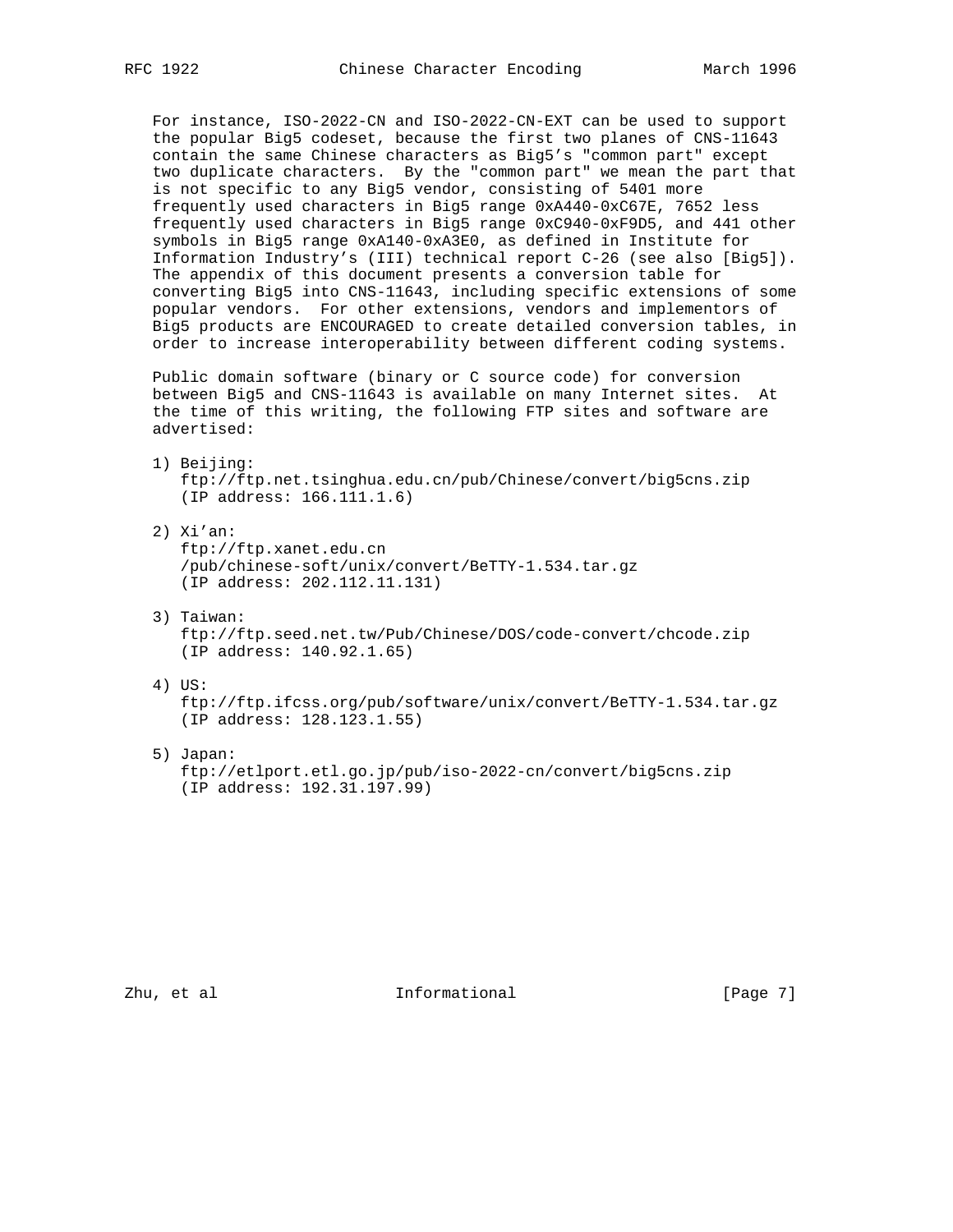#### 2. 8-bit Chinese encodings: CN-GB and CN-Big5

The CN-GB and CN-Big5 MIME charsets are defined below.

 Note: the use of 8-bit character sets requires the use of either an 8-to-7 Content-Transfer-Encoding mechanism such as "BASE64" or "QUOTED-PRINTABLE" if the network is not 8-bit clean, or the 8-bit SMTP extensions [SMTPEXT] with the "8BIT" Content-Transfer-Encoding on 8-bit clean networks. Otherwise, an 8-bit message that passes through a 7-bit mailer is likely to have the 8th bit truncated, resulting in an unreadable message. Although "just send 8-bit data" has been common practice in the past, it is incorrect according to the Internet standards and causes interoperability problems.

2.1. CN-GB

E-mail using CN-GB characters is sent in this way:

 GB 2312-80 characters are used with ASCII characters, not GB 1988-89 [GB-1988].

 GB 2312-80 is also 7-bit, to avoid conflicting with ASCII. If the character is from GB 2312-80, the MSB (bit-8) of each byte is set to 1, and therefore becomes a 8-bit character. Otherwise, the byte is interpreted as ASCII. This constructs a character set named "GB Internal Code".

This method is also adopted in the .gb files in the Internet.

 To use this character scheme with MIME, CN-GB is used as the value for the charset parameter:

Content-Type: text/plain; charset=cn-gb; charset-edition=1980

 Note: The "charset-edition" is a new MIME parameter described in section 4.1 of the "Specification" part of this document.

 GB 12345-90 is the traditional form of GB 2312, the charset name given to this set is CN-GB-12345 with the charset-edition of 1990.

 There are also character sets that can only be used with other GB sets. For example, GB 8565-88 [GB-8565] is used with GB 2312 and some other characters to form the ISO-IR-165 set (also known as GB 2312 + GB 8565.2). ISO-IR-165 contains all characters from GB 2312-80 as revised by GB 6345.1-86 and GB 8565.2-88. Its MIME charset name is CN-GB-ISOIR165 with the charset-edition of 1992.

Zhu, et al informational informational [Page 8]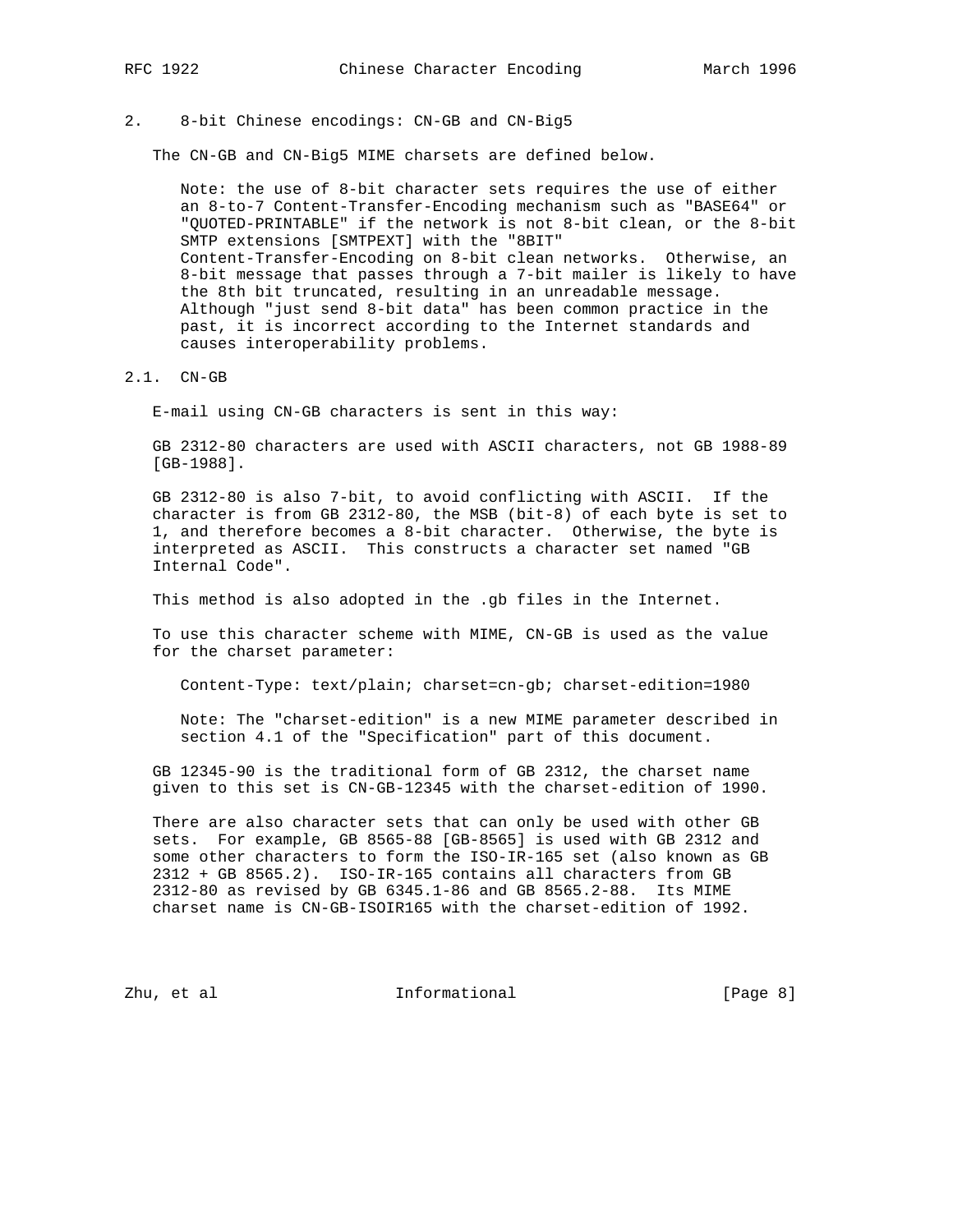CN-GB-12345 and CN-GB-ISOIR165 support ASCII in a similar manner to CN-GB; the MSB of Chinese characters is set to 1 to distinguish from ASCII.

 Note: There are some supplementary character sets in GB, i.e. GB 7589-87, GB 7590-87, GB 13131-91 and GB 13132-91. Normally, they won't be used independently without using GB-2312 or GB-12345, so they are not necessarily to be registered. Characters in these standards could be supported with ISO-2022-CN and ISO-2022-CN-EXT. If, in the future, they need to be used with "charset" names, it is the responsibility of any interested third party (the standardization organization or anybody else) to write the necessary documents and register the charset with the IANA. It is encouraged that the charset names take the form of CN-GB-<number>, such as CN-GB-12345, where <number> is the GB standard number. A charset-edition should also be given. All CN-GB-<number> sets should be coded in 8-bit in a similar fashion to CN-GB.

 To ensure interoperability, the CN-GB charset should be used whenever possible instead of a CN-GB-<number> charset.

#### 2.2. CN-Big5

 Big5 is a two-byte character set of traditional Chinese characters, widely used in Taiwan and overseas. E-mail of CN-Big5 is sent in this way:

 Big5 is used with ASCII. The MSB of ASCII characters is always 0. The MSB of the first byte of a Big5 character is always 1; this distinguishes it from an ASCII character. The second byte has 8 significant bits. Therefore, CN-Big5 is an 8-bit encoding with a 15-bit codespace.

 To use this character scheme with MIME, CN-Big5 is used as the value for the charset parameter:

Content-Type: text/plain; charset=cn-big5; charset-edition=1984

 Note: The "charset-edition" is a new MIME parameter described in section 4.1 of the "Specification" part of this document.

3. Universal Multilingual Character Set: ISO/IEC-10646/Unicode

 ISO/IEC 10646 defines a 32bit character space with the intent to encode all characters in the world. Currently, only the lowest 16bit plane of ISO 10646, the Basic Multilingual Plane (BMP), is defined. The BMP is code-by-code identical to Unicode [Unicode 1.1]. it contains a large repertoire of Chinese characters (it currently

Zhu, et al informational [Page 9]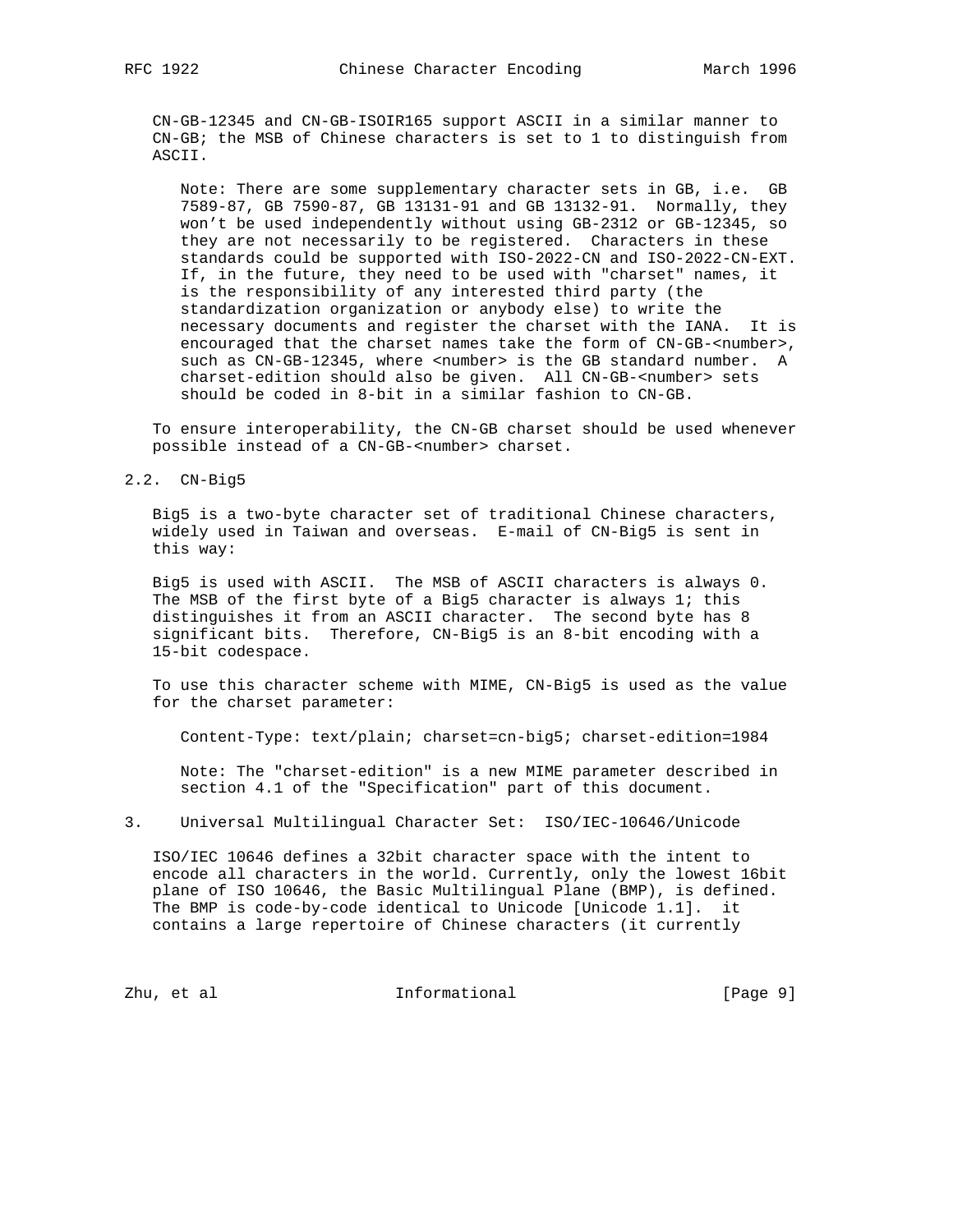includes all the characters of GB 2312-80, GB 12345-90, GB 8565-89, CNS 11643's plane 1 and 2, and part of some other standards) and therefore can be used to transport Chinese characters in the Internet community. This document does not give any details on how to do this, as this has been done elsewhere. For details of using Unicode with MIME, refer to RFC 1641 [RFC-1641], RFC 1642 [RFC-1642]. For assigned names for 10646 set, refer to STD 2--"Assigned Numbers", which is RFC 1700 [RFC-1700] currently. For more up-to-date assigned numbers, please check:

ftp://ftp.isi.edu/in-notes/iana/assignments/character-sets

4. Two New MIME parameters

 Here we define two new MIME parameters to be used with "charset" parameters.

4.1. "charset-edition"

 This parameter is used after the MIME "charset" parameter, using four digits (AD) to indicate what the year of edition is for the character set standard shown in "charset". Its use is optional. Implementations should ignore this parameter unless the implementation has specific support for that particular character set edition.

 The reason for defining this parameter is that there are often differences in the defined characters between editions of a character set standard. Sometimes, the difference can not be ignored, otherwise implementations would have problems when processing it. There are only two ways to indicate this difference, in the current MIME syntax. One way is to indicate the edition in the charset name, such as CN-GB-1988-80 (the 1980's edition of GB 1988). The other way is to define a new optional parameter such as "charset-edition". The latter way is better because receiving applications that can only process an older edition can still recognize the character set and offer to display the text in the older edition. This display may have a few mistakes, but it is better than refusing to display any text at all or defaulting to an inappropriate character set such as US-ASCII or ISO-8859-1.

4.2. "charset-extension"

 This parameter is also used after the MIME "charset" parameter. It is case-insensitive and optional, and any value of this parameter should be registered in IANA. Unregistered value should start with "x-" as with any MIME extension-token. Implementations should ignore this parameter unless the implementation has specific support for

Zhu, et al informational [Page 10]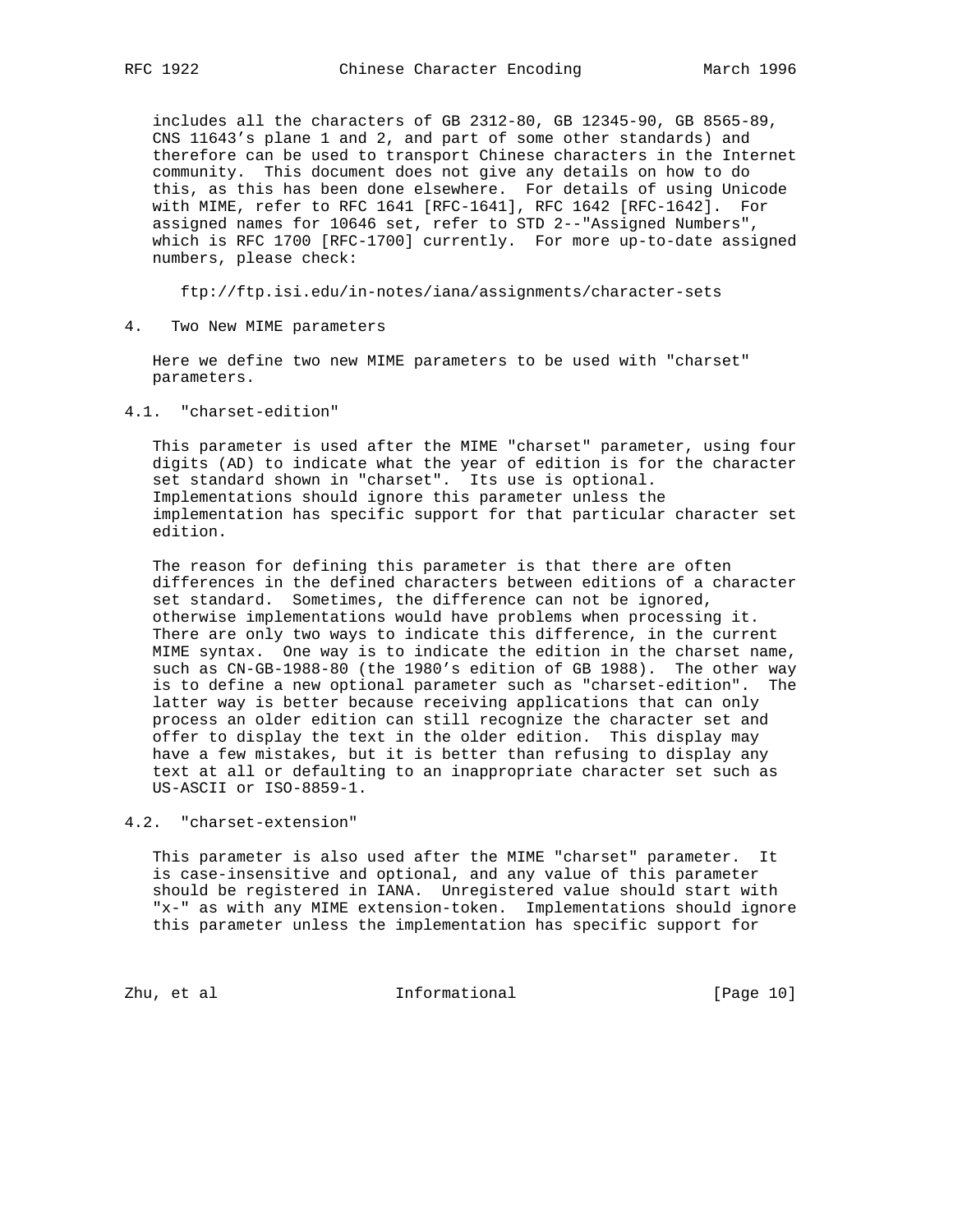that particular character set extension.

 A character set extension has displayed glyphs for code points that are not assigned in the character set, for example, vendor-specific extensions of standard character sets. This parameter provides the option of using these extensions. Although character set extensions may cause interoperability problems, we recognize the existence of such extensions.

 For example: Content-Type: text/plain; charset=CN-Big5; charset-edition=1984; charset-extension=ETen-2.00.03-DOS

 This may indicate Eten company's extension of Big5: ETen 2.00.03 for DOS, assuming that "ETen-2.00.03-DOS" is registered with the IANA..

4.3. Formal Syntax:

The following changes and additions are made to the MIME syntax:

 charset-edition := "charset-edition" "=" 4DIGIT ; year of edition in four digits

charset-extension := "charset-extension" "=" extension-token

- 5. Background Information
- 5.1. Writing systems and their encodings in Chinese-speaking nations and regions

 The mainland provinces of China use simplified Chinese character in daily life. GB is the standard electronic character set. It is the main means for communications between people who share simplified Chinese characters in the world.

 Taiwan uses traditional Chinese characters in daily life. CNS-11643 is the formal character set for information interchange in Taiwan; however, Big5, a widely-used character set of traditional Chinese characters, is the de-facto internal code standard in Taiwan.

 Hong Kong uses traditional Chinese characters in daily life, but uses both GB and Big5 in electronic form, because Hong Kong people often communicate with people in all of China's provinces.

 Singapore seldom uses Chinese characters, and uses the simplified form when Chinese characters are used. In electronic form, Unicode is more popular, however GB is also used.

Zhu, et al informational [Page 11]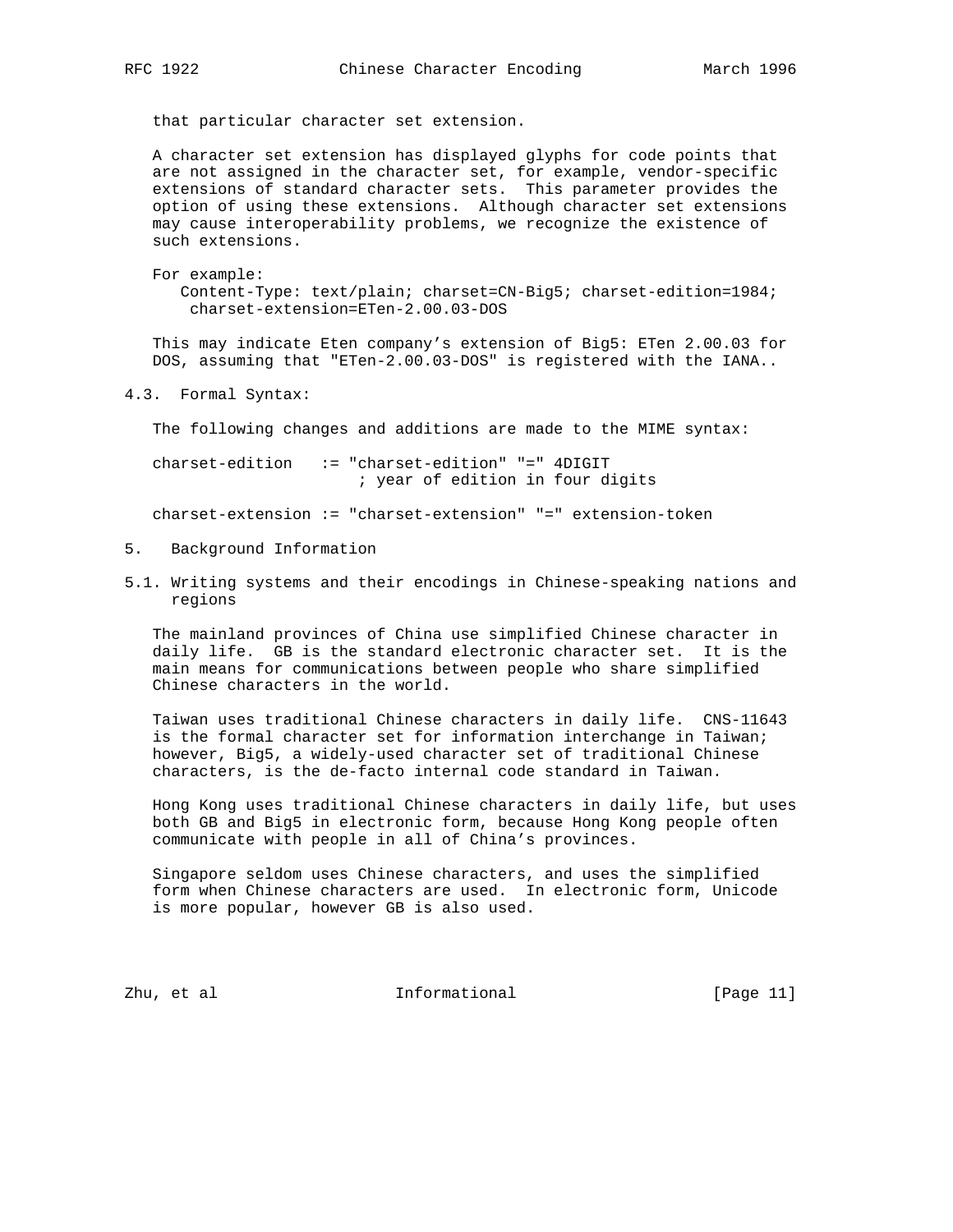# 5.2. Miscellaneous information about Chinese character sets

 The GB 1988-89 character set is identical to ISO 646 [ISO-646] except for currency symbol and tilde. The currency symbol and the tilde are replaced by the Yuan sign and the overline. This set is GB's variant of ISO 646. This character set and CNS 5205 [CNS-5205] are not encouraged for use in the Internet, since ASCII combined with GB 2312 or CNS 11643-plane 1 and plane 2 contains all the characters in them.

 The GB 2312-80 character set consists of simplified Chinese characters, digits, and the Latin, Greek and Russian alphabets, and some other symbols; in all, 7445 characters. Each character is represented with two bytes.

 GB 13000-95 [GB-13000] is GB's variant of ISO 10646. However, for interoperability in the Internet, assigned names for ISO 10646 are encouraged instead.

 Currently both sides of the Taiwan Straits are cooperating closely in promoting the use of ISO 10646's BMP and in continuing its development together with other organizations under ISO.

# 5.3. Miscellaneous implementation information

 For maximum interoperability, implementations SHOULD at least support sending and receiving ISO-2022-CN. Supporting all registered character sets in ISO-2022-CN-EXT is greatly encouraged.

 To meet the current usage, support of CN-GB (the status quo for simplified Chinese e-mail ) or CN-Big5 (the status quo for traditional Chinese e-mail) may be necessary. However, it is not reliable to send documents directly with these internal codes, therefore sending ISO-2022-CN message is always encouraged whenever possible.

 To the maximum extent possible, implementations should be capable of receiving messages in any of the encodings described in this document, even if they only transmit messages in one form.

 Preferably the implementation should display the characters with glyphs appropriate to the typographic tradition that is implied in the encoding of the received text. Implementation may also translate these encodings to the encoding that its platform supports.

 The human user (not implementor) should try to keep lines within 80 display columns, or, preferably, within 75 (or so) columns, to allow insertion of ">" at the beginning of each line in excerpts. Each Chinese character takes up two columns, and the shift sequences do

Zhu, et al informational [Page 12]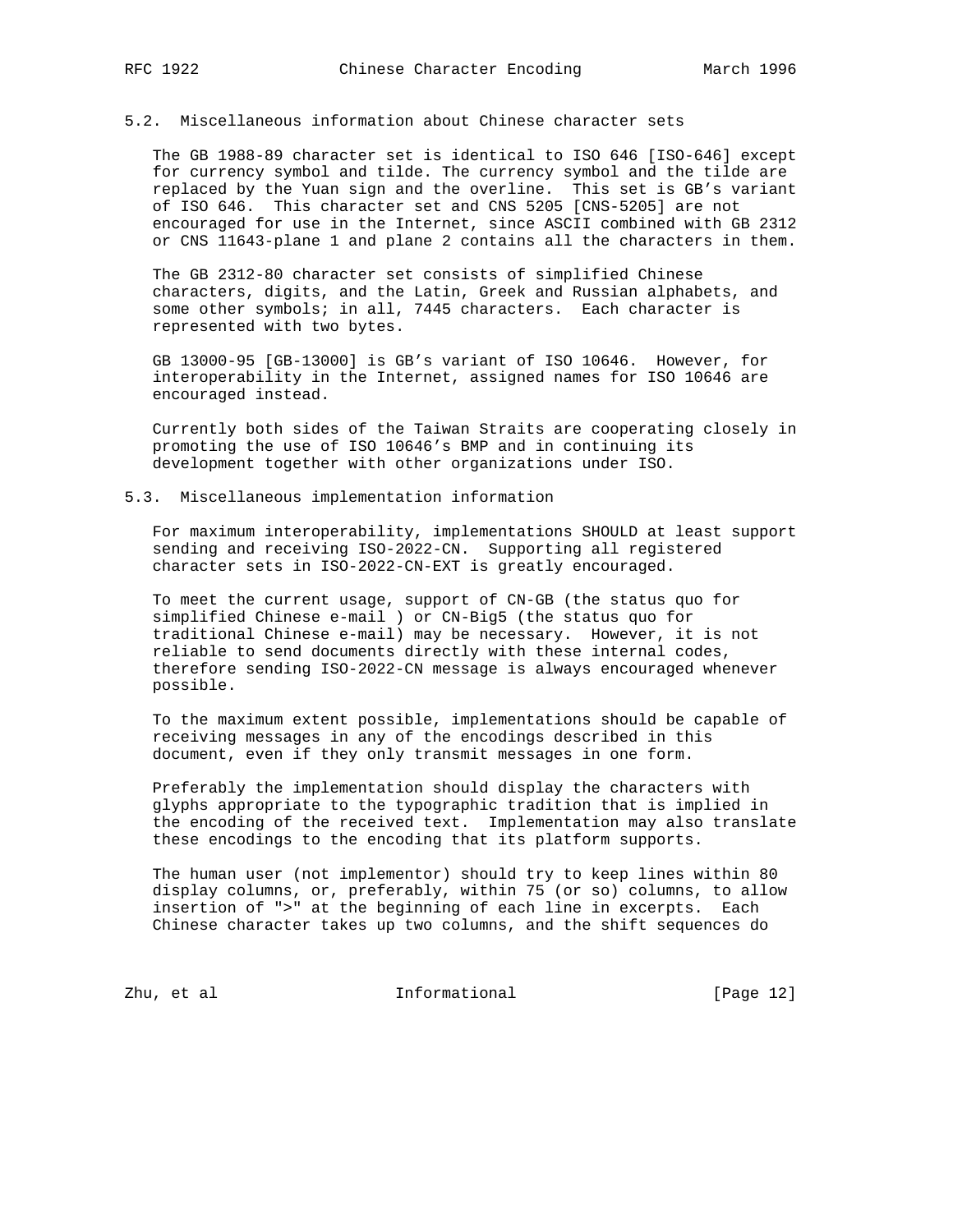not take up any columns. The implementor is reminded that Chinese characters take up two bytes and should not be split in the middle to break lines for displaying, etc. Freely available fonts of Chinese characters: Beijing: ftp://ftp.net.tsinghua.edu.cn/pub/Chinese/fonts/ Xi'an: ftp://ftp.xanet.edu.cn/pub/chinese-soft/fonts/ Taiwan: ftp://ftp.edu.tw/Chinese/ifcss/software/fonts/ ftp://ftp.ntu.edu.tw/Chinese/ifcss/software/fonts/ Hong Kong: ftp://ftp.cuhk.hk/pub/chinese/ifcss/software/fonts/ Singapore: ftp://ftp.technet.sg:/pub/chinese/fonts/ US: ftp://ftp.ifcss.org/pub/software/fonts/ http://ccic.ifcss.org/www/pub/software/fonts/ 6. X.400 Considerations X.400 has the ability of carrying different character sets in a message by using the body part "GeneralText" defined by ISO/IEC-10021-7 [ISO-10021]. The X.400 ASN.1 definition of the GeneralText body part is: general-text-body-part EXTENDED-BODY-PART-TYPE PARAMETERS GeneralTextParameters IDENTIFIED BY id-ep-general-text DATA GeneralTextData ::= id-et-general-text GeneralTextParameters ::= SET OF CharacterSetRegistration CharacterSetRegistration ::= INTEGER (1..32767) GeneralTextData ::= GeneralString Therefore, to use ISO-2022-CN, set the "CharacterSetRegistration" part as { 6 58 171 172 }, and add an ESC sequence of ESC ( B (three bytes, hexadecimal values: 1B 28 42) before the beginning of each

Zhu, et al informational [Page 13]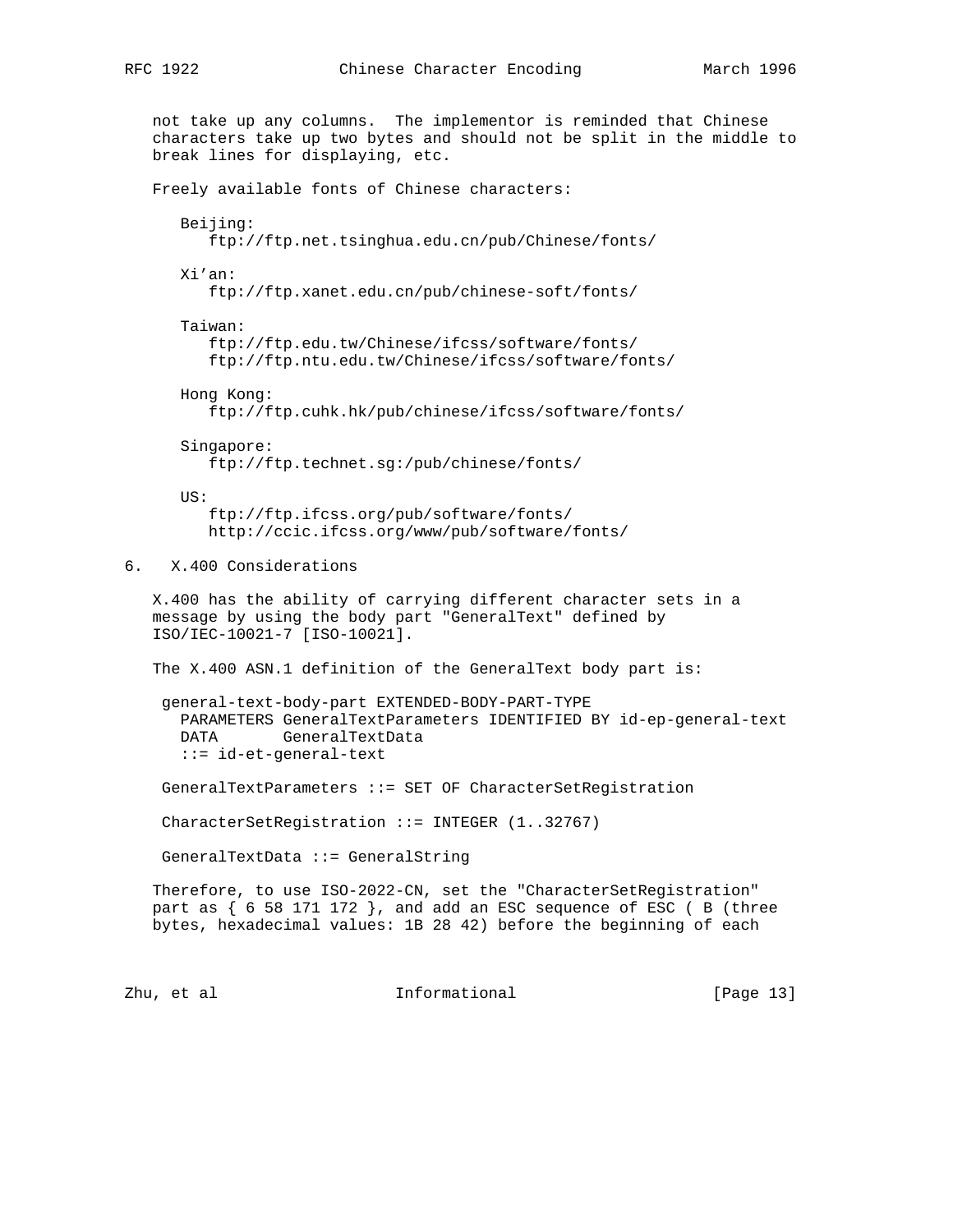line of ISO-2022-CN text.

 Similarly, to use ISO-2022-CN-EXT, set the registered numbers of all character sets in the "CharacterSetRegistration" part and add ESC ( B at the beginning of each line. For the registered numbers, please refer to ISO registry. In addition to the character sets supported by ISO-2022-CN, currently registered numbers are:

| ISO IR 165 (GB 2312+GB 8565.2): |  | 165 |
|---------------------------------|--|-----|
| CNS 11643-plane 3:              |  | 183 |
| $CNS$ 11643-plane 4:            |  | 184 |
| $CNS$ 11643-plane 5:            |  | 185 |
| CNS $11643$ -plane $6:$         |  | 186 |
| $CNS$ 11643-plane 7:            |  | 187 |
|                                 |  |     |

 176 is the registered number for the BASESET of ISO/IEC 10646-1:1993 UCS-2 with implementation level 3, Escape sequence of ESC % / E (four bytes, hexadecimal values 1B 25 2F 45) indicates starting of this codeset.

 For CN-GB and CN-Big5 character sets, there are no formal methods that could be used in X.400 yet.

 For detail about X.400 use of character sets, please refer to RFC 1502 [RFC-1502].

Zhu, et al informational [Page 14]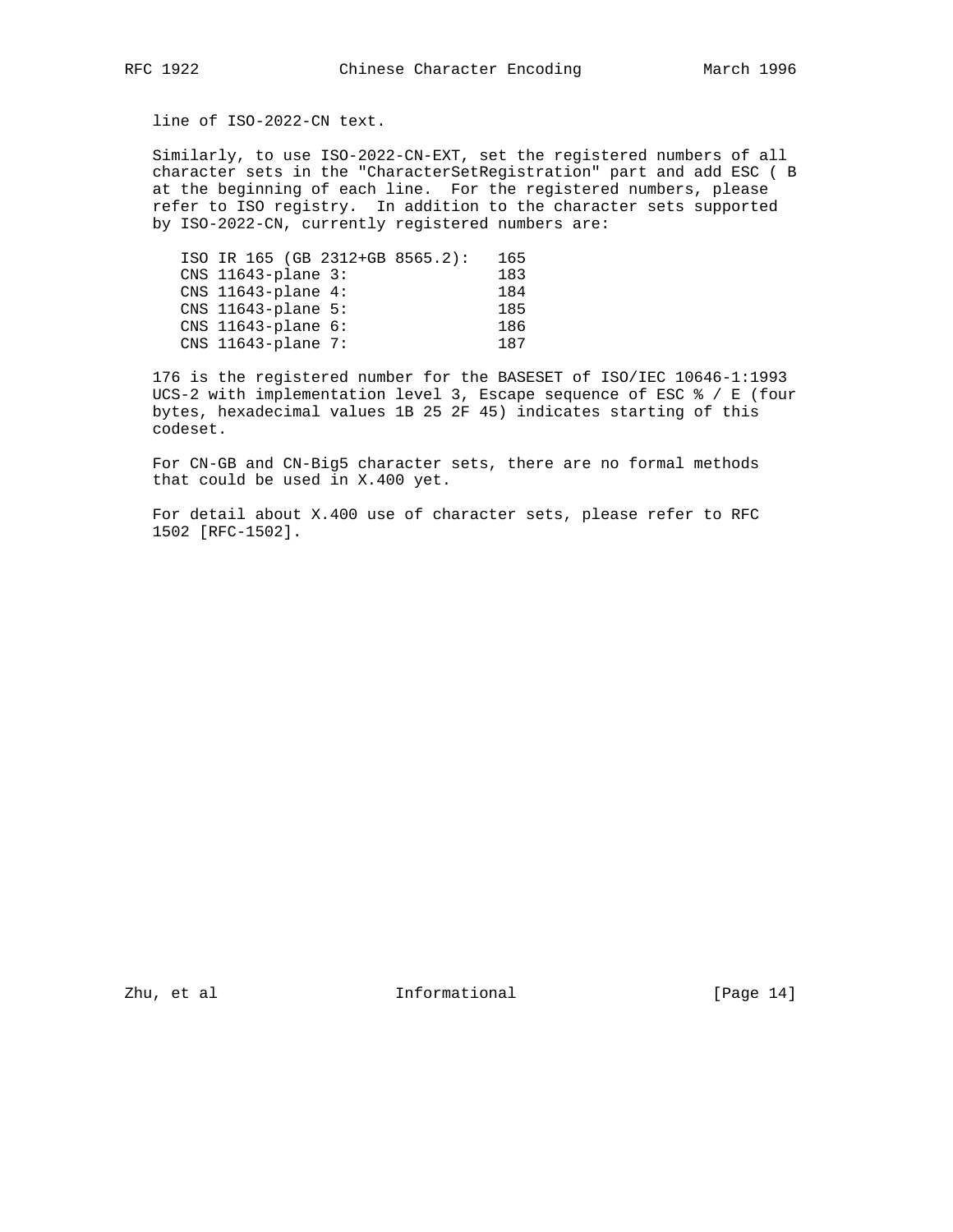7. Formal Syntax of ISO-2022-CN and ISO-2022-CN-EXT The notational conventions used here are identical to those used in RFC 822. 7.1. Formal Syntax of ISO-2022-CN body  $::= * ( \text{asci\_line } / c\_line )$  ascii\_line ::= \*char CRLF c\_line ::= \*char  $1*(1*designation 1*(*char 1*c_test *char))$  CRLF designation ::= SOdesignation / SS2designation SOdesignation ::= ESC "\$" ")" finalchar\_for\_SO SS2designation ::= ESC "\$" "\*" finalchar\_for\_SS2 finalchar\_for\_SO ::= "A" / "G" finalchar\_for\_SS2 ::= "H" c\_text ::= 1\* ( SO-SI-segment / SS2segment ) SO-SI-segment ::= SO 1\*c\_char \*designation \*c\_segment SI  $c$ \_segment  $::= 1*$  (  $c$ \_char / SS2segment ) SS2segment ::= SS2 c\_char c\_char ::= one\_of\_94 one\_of\_94 ; ( Octal, Decimal.) ESC  $::=  ESC, escape>  $::=$  (33, 27.)$ SI ::= <ASCII SI, shift in> ; ( 17, 15.) SO ::= <ASCII SO, shift out> ; ( 16, 14.) SS2 ::= <ISO 2022 Single\_shift two> ; ( 33 116, 27 78.)

one\_of\_94 ::= <any char in  $94$ \_char set> ; (41-176, 33-126.) char ::= <any char in 96\_char\_set> ; ( 40-177, 30-127. )

|  | Zhu, et al | Informational | [Page 15] |  |
|--|------------|---------------|-----------|--|
|--|------------|---------------|-----------|--|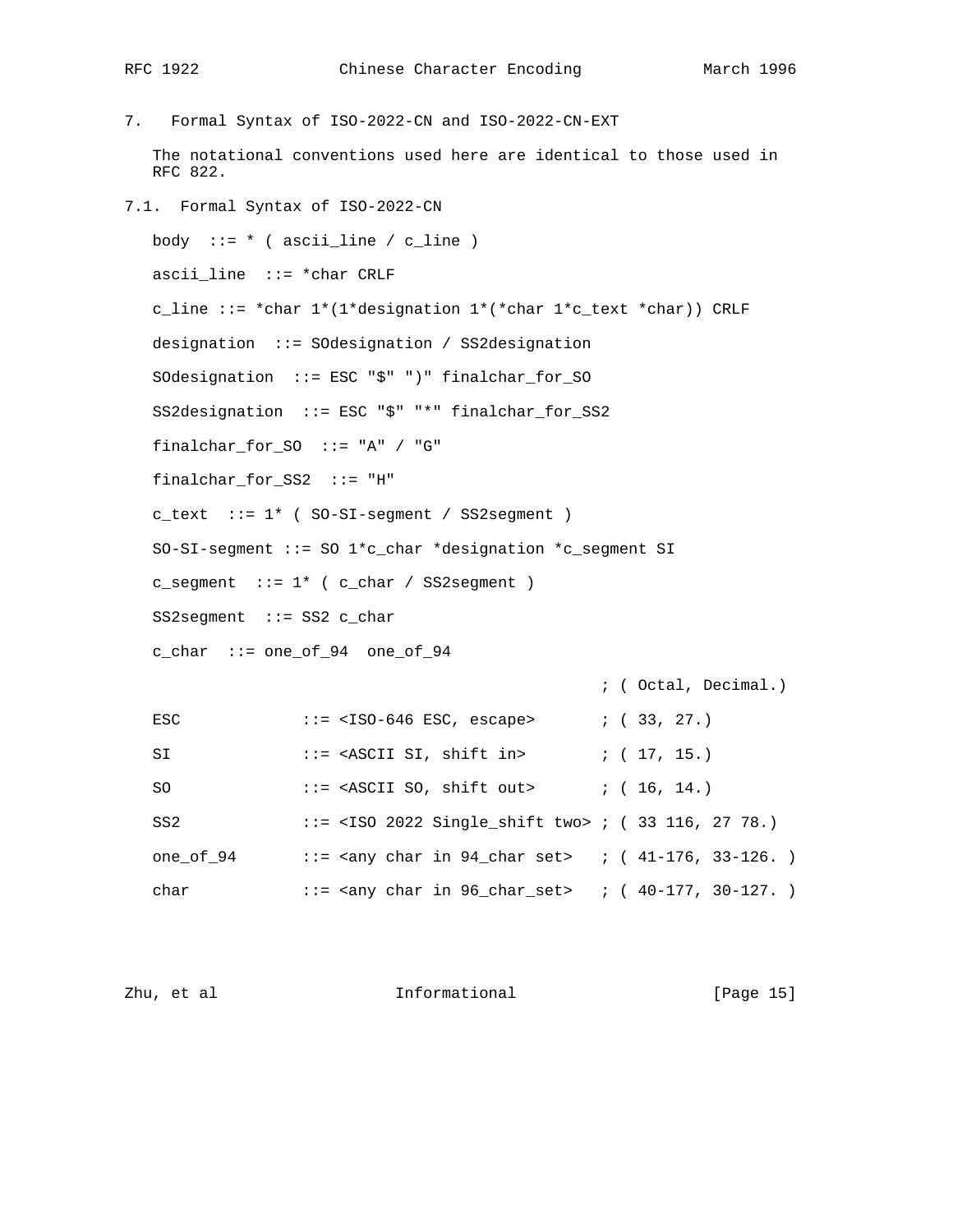7.2. Formal Syntax of ISO-2022-CN-EXT body ::=  $*$  ( ascii\_line / c\_line ) ascii\_line ::= \*char CRLF c\_line ::= \*char  $1*(1*$ designation  $1*(1*$ char  $1*C_test * char)$ ) CRLF designation ::= SOdesignation / SS2designation / SS3designation SOdesignation ::= ESC "\$" ")" finalchar\_for\_SO SS2designation ::= ESC "\$" "\*" finalchar\_for\_SS2 SS3designation ::= ESC "\$" "+" finalchar\_for\_SS3 finalchar\_for\_SO ::= "A" / <X12345> / "G" / "E" finalchar\_for\_SS2 ::= <X7589> / <X13131> / "H" finalchar\_for\_SS3 ::= <X7590> / <X13132> / "I" / "J" / "K" / "L" / "M" c\_text ::= 1\* ( SO-SI-segment / SS2segment / SS3segment ) SO-SI-segment ::= SO 1\*c\_char \*designation \*c\_segment SI c\_segment ::= 1\* ( c\_char / SS2segment / SS3segment ) SS2segment ::= SS2 c\_char SS3segment ::= SS3 c\_char c\_char ::= one\_of\_94 one\_of\_94 ; ( Octal, Decimal.) ESC  $: :=  ESC, escape>  $: :$  (33, 27.)$ SI ::= <ASCII SI, shift in> ; ( 17, 15.) SO ::= <ASCII SO, shift out> ; ( 16, 14.) SS2 ::= <ISO 2022 Single\_shift two> ; ( 33 116, 27 78.) SS3 ::= <ISO 2022 Single\_shift three>; ( 33 117, 27 79.) one\_of\_94 ::= <any char in  $94$ \_char set> ; (41-176, 33-126.

Zhu, et al informational [Page 16]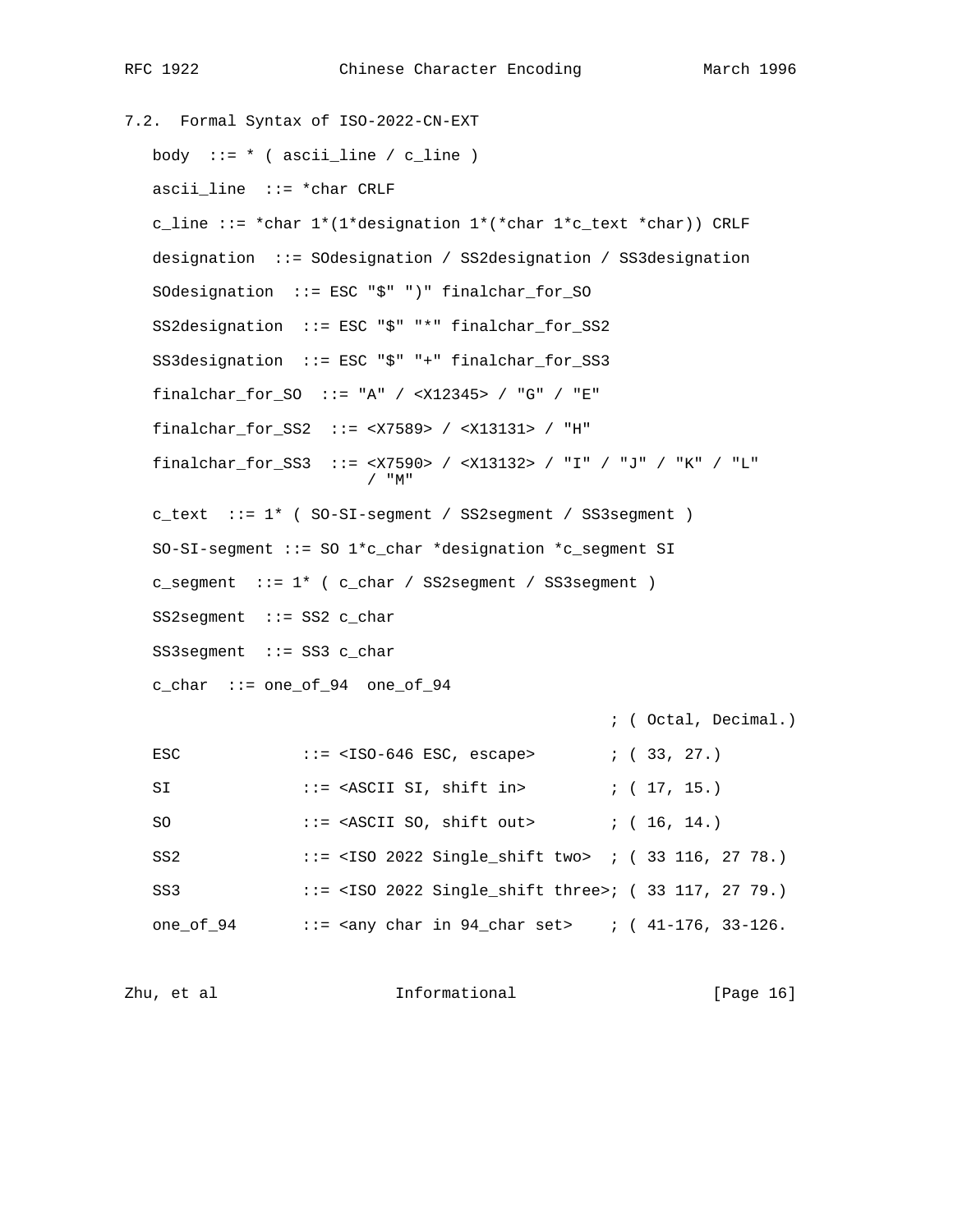)

char  $::=$   $\langle$   $\text{any char in } 96 \text{ char} \text{ set} \rangle$  ; (  $40-177$ ,  $30-127$ .  $\lambda$ 

- 8. Registration of New "charset"s and New MIME parameter
- 8.1. This document defines the following MIME "charset" names for Chinese text:

 ISO-2022-CN, ISO-2022-CN-EXT CN-GB, CN-Big5 CN-GB-12345 CN-GB-ISOIR165

8.2. This document defines two new MIME parameters:

 charset-edition charset-extension

# Acknowledgments

 This document is the result of cooperation in APNG-CC, the Chinese Character sub-working group of the I18N/L10N (Internationalization and Localization) working group of APNG (Asia-Pacific Networking Group), coordinator Zhu Haifeng <zhf@net.tsinghua.edu.cn>. The membership of APNG-CC consists of individuals from both sides of the Taiwan Strait, HongKong, and from Singapore and other countries. We wish to thank all members of APNG-CC.

 Prof. Yao Shiquan (Deputy chair of CITS--China Information Technology Standardization Technical Committee), Ms. Lin Ning (Secretary-General of CITS), Mr. Guo Chengzhong of the Office of the Joint Conference of China Economic Information, and Prof. Zhao Jingrong, Prof. Wu Jianping, Prof. Li Xing, and Mr. You Yue (Tsinghua University) and other experts from CERNET Expert Committee, Prof. Meng Qingyu (China Computer Software & Technology Services Corporation), Prof. Cao Jinwen and Mr. Yu Jun (IBM Beijing) gave a lot of support and help in many aspects.

 Special thanks for the supports towards APNG-CC from Prof. Yang Tianxing (Chair of CITS).

 Prof. Ding ZyKaan from Academia Sinica of Taiwan, and Mr. C. J. Cherng and Mr. C. K. Fan of III (Institute for Information Industry), Mr. Chang JingShin from Tsinghua University in Hsinchu of Taiwan, Ms. C. C. Hsu from IBM Taiwan and Ms. Tong-Lee Anita Lin from Microsoft

Zhu, et al informational [Page 17]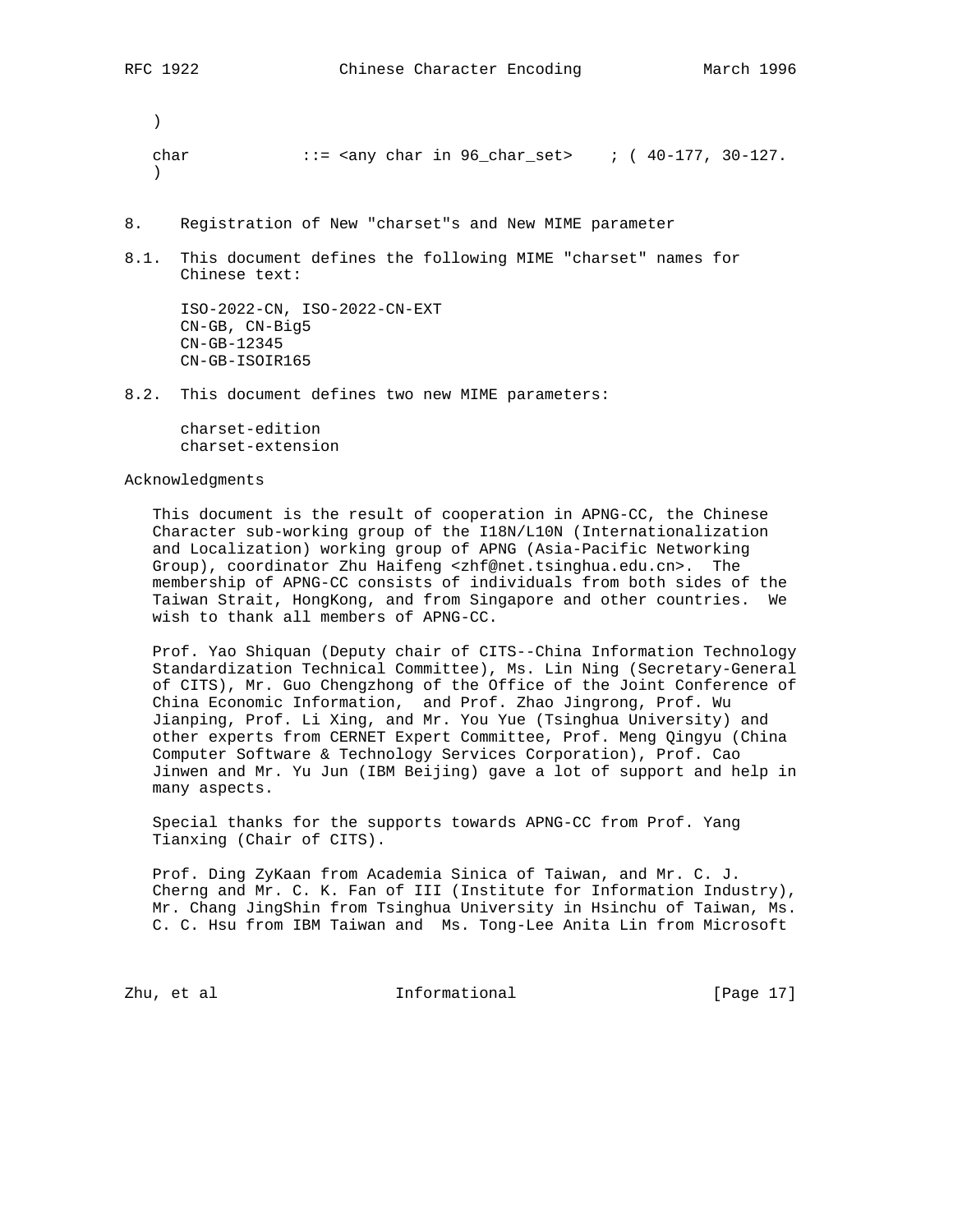Taiwan gave a lot of support and contributions in APNG-CC's work. In particular, Ms. C. C. Hsu put much effort towards completing the Appendix of this document.

 We also wish to thank the following people who contributed in many ways towards this document.

| Zhang Zhoucai      | Martin J. Duerst     |
|--------------------|----------------------|
| Zhang Ling         | Kenichi Handa        |
| Zhu Bin            | Lu Chin              |
| Sun Yufang         | Nelson Chin          |
| Chen Shuyi         | Mao Yonggang         |
| Masataka Ohta      | Ken Lunde            |
| Lua Kim Teng       | Victor Cheng         |
| Stephen G. Simpson | Yuan Jiang           |
| Liu Huifang        | Harald T. Alvestrand |
| Qian Hualin        | Jiang Lin            |
| Lu Ming            | Emily Hsu            |
| Wu Jian            | Zhu Shuang           |
| Zheng Long         | Zhang Hailin         |
| Yonggang Zhang     | Feng Hui             |
| Yao Jian           |                      |

Security Considerations

Security issues are not discussed in this memo.

Authors' Addresses

 Zhu Haifeng (HF. Zhu) 216 Central Main Building Tsinghua University Beijing, 100084 China

 Tel: +86-10-2561144 ext. 3492 Fax: +86-10-2564173 EMail: zhf@net.tsinghua.edu.cn, zhf@net.edu.cn

Zhu, et al informational [Page 18]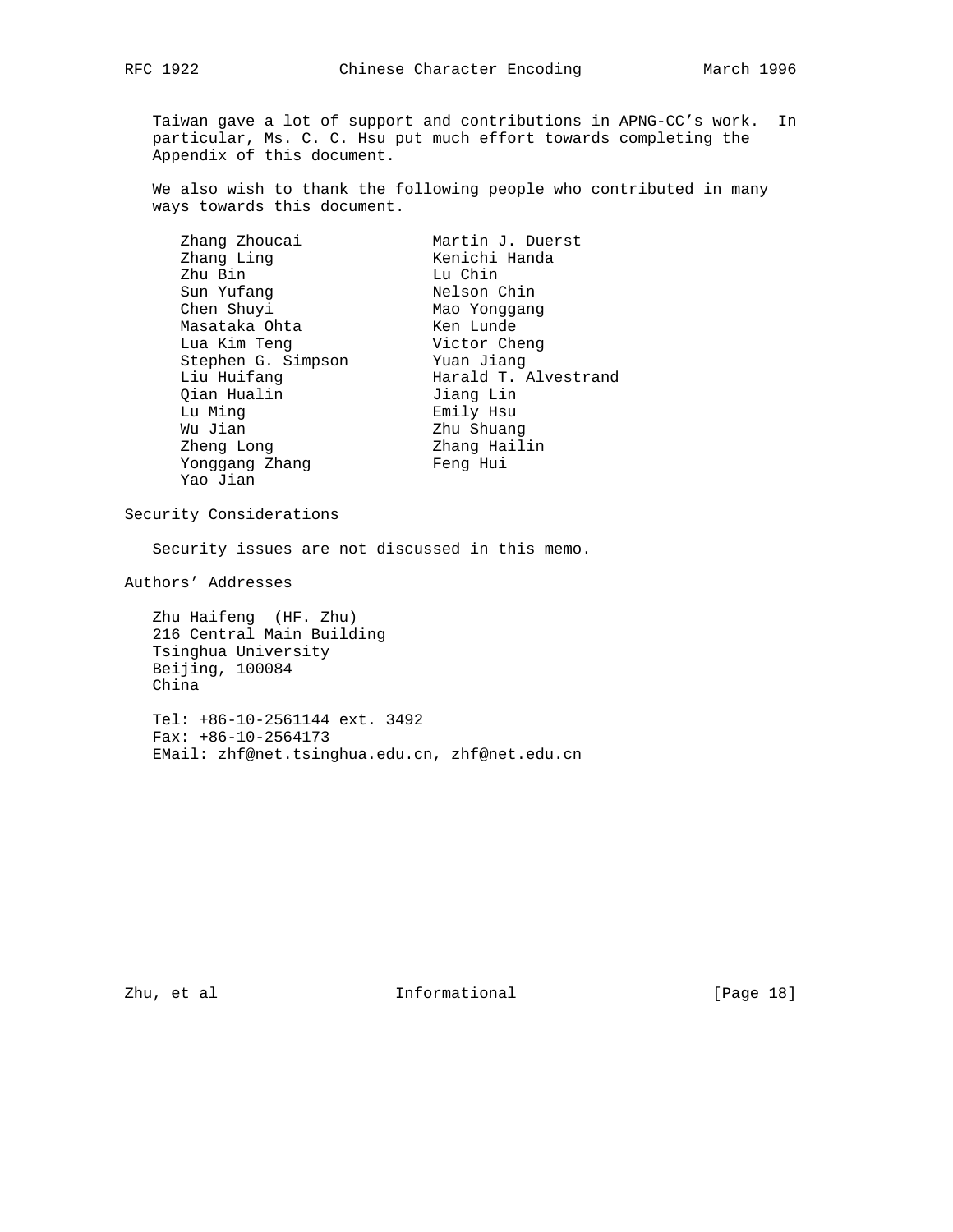```
 Hu Daoyuan (DY. Hu)
Tsinghua Networking Center
Tsinghua University
Beijing, 100084
China
Tel: +86-10-2594016
Fax: +86-10-2564173
EMail: hdy@tsinghua.edu.cn
Wang Zhiguan (ZG. Wang)
Beijing 1101 MailBox
SubCommitte 2 (SC2)
China Information Technology Standardization Technical Committee
(CITS)
Beijing, 100007
China
Tel: +86-10-4012392
Fax: +86-10-4010601
Kao Tien-cheu (TC. Kao)
I.T. Promotion Division
Institute for Information Industry (III)
Taipei
Taiwan
Tel: +886-2-5631688
Fax: +886-2-563-4209
EMail: tckao@iiidns.iii.org.tw
Chang Wen-chung (WCH. Chang)
Institute for Information Industry (III)
Taipei
Taiwan
Tel: +886-2-7327771
Fax: +886-2-7370188
EMail: chung@iiidns.iii.org.tw
```
Zhu, et al informational [Page 19]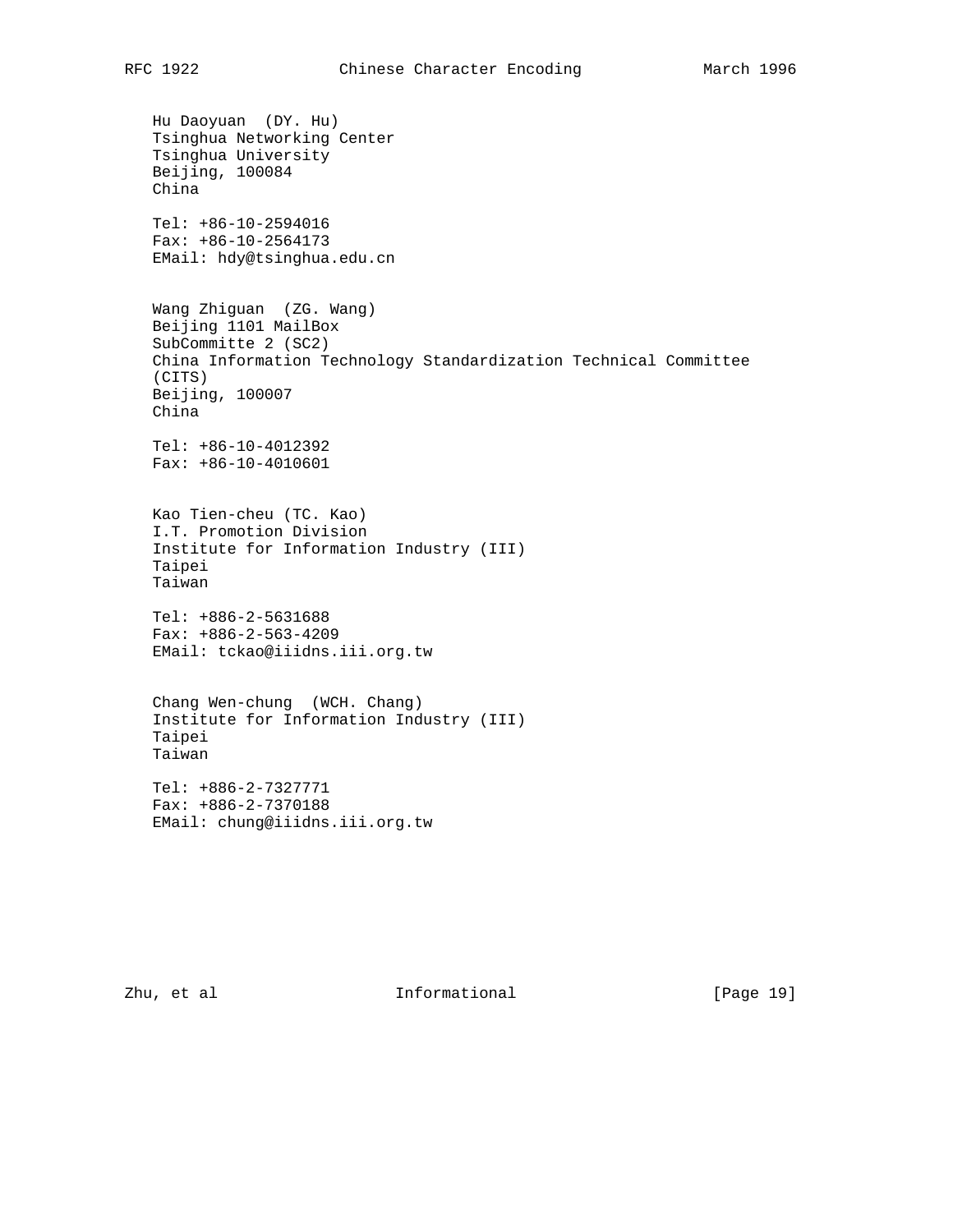Mark R. Crispin Networks and Distributed Computing University of Washington 4545 15th Avenue NE Seattle, WA 98105-4527 USA

 Tel: +1 (206) 543-5762 Fax: +1 (206) 685-4045 EMail: MRC@CAC.Washington.EDU

zhu, et al  $\qquad \qquad$  Informational [Page 20]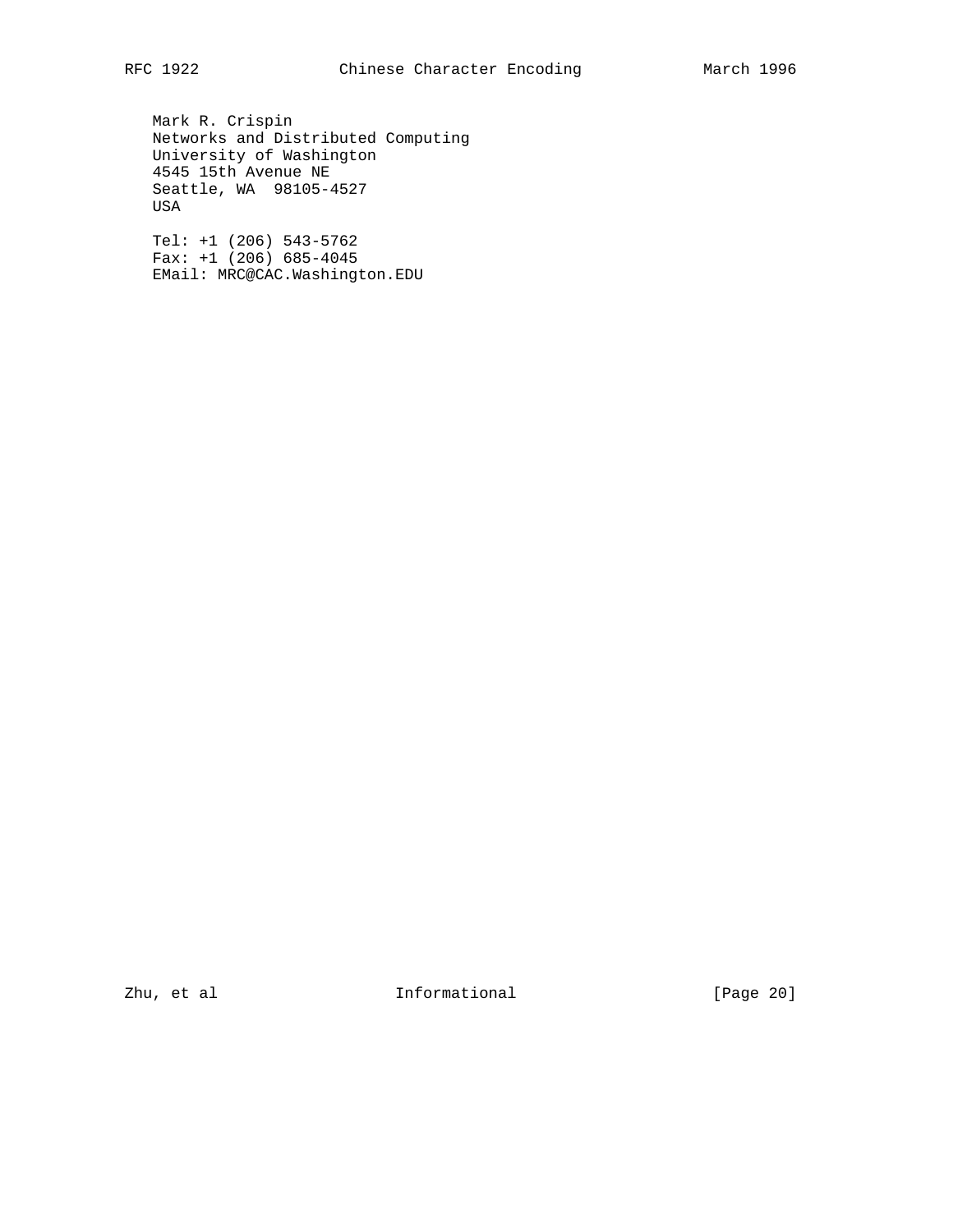Appendix -- Conversion Table for ISO-2022-CN (EXT) and Big5

 This is a conversion table for the Chinese characters in Big5's common part and ISO-2022-CN/-EXT, including all the vendor-specific characters from Eten, Microsoft and IBM. For conversion source and binary programs for Big5, III provides good on-line services (ftp site listed in section 1.4), and [CJKINF] is also a good reference.

A.1. Big5 (ETen, IBM, and Microsoft version) symbol set correspondence to CNS 11643 Plane 1:

 0xA140-0xA1F5 <-> 0x2121-0x2256 0xA1F6 <-> 0x2258 0xA1F7 <-> 0x2257 0xA1F8-0xA2AE <-> 0x2259-0x234E 0xA2AF-0xA3BF <-> 0x2421-0x2570 0xA3C0-0xA3E0 <-> 0x4221-0x4241 (ETen and Microsoft defined as reserved area)

A.2. Big5 (ETen, IBM, and Microsoft version) Level 1 correspondence to CNS 11643-1992 Plane 1:

 0xA440-0xACFD <-> 0x4421-0x5322 0xACFE <-> 0x5753 0xAD40-0xAFCF <-> 0x5323-0x5752 0xAFD0-0xBBC7 <-> 0x5754-0x6B4F 0xBBC8-0xBE51 <-> 0x6B51-0x6F5B 0xBE52 <-> 0x6B50 0xBE53-0xC1AA <-> 0x6F5C-0x7534 0xC1AB-0xC2CA <-> 0x7536-0x7736 0xC2CB <-> 0x7535 0xC2CC-0xC360 <-> 0x7737-0x782C 0xC361-0xC3B8 <-> 0x782E-0x7863 0xC3B9 <-> 0x7865 0xC3BA <-> 0x7864 0xC3BB-0xC455 <-> 0x7866-0x7961 0xC456 <-> 0x782D 0xC457-0xC67E <-> 0x7962-0x7D4B

A.3. Big5 (ETen, IBM, and Microsoft version) Level 2 correspondence to CNS 11643-1992 Plane 2:

 0xC940-0xC949 <-> 0x2121-0x212A 0xC94A <-> 0x4442 # duplicate of Level 1's 0xA461 0xC94B-0xC96B <-> 0x212B-0x214B 0xC96C-0xC9BD <-> 0x214D-0x217C 0xC9BE <-> 0x214C 0xC9BF-0xC9EC <-> 0x217D-0x224C

Zhu, et al informational [Page 21]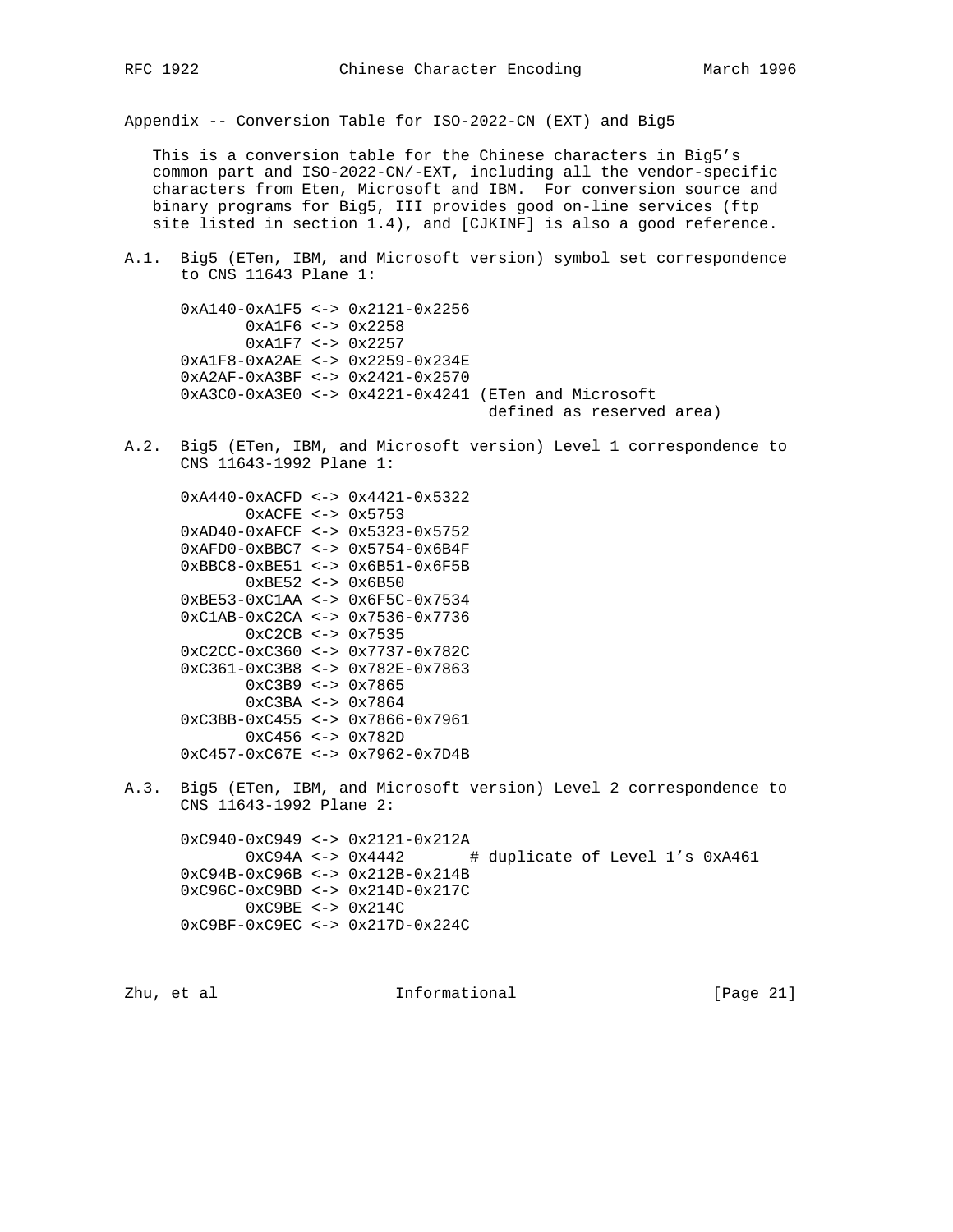|  | $0xC9ED-0xCAF6 \le -> 0x224E-0x2438$       |                       |
|--|--------------------------------------------|-----------------------|
|  | $0xCAF7 < -$ 0x224D                        |                       |
|  | $0xCAF8-0xD779 \le -> 0x2439-0x387D$       |                       |
|  | $0xD77A \leq -\geq 0x3F6A$                 |                       |
|  | $0xD77B-0xDBA6 \le -> 0x387E-0x3F69$       |                       |
|  | $0xDBA7 - 0xDDFB < - > 0x3F6B - 0x4423$    |                       |
|  | $0xDDFC < -$ 0x4176                        | # duplicate of 0xDCD1 |
|  | $0xDDFD-0xE8A2 \le -> 0x4424-0x554A$       |                       |
|  | $0xE8A3 - 0xE975 \le - > 0x554C - 0x5721$  |                       |
|  | $0xE976 - 0xEB5A \leq -50x5723 - 0x5A27$   |                       |
|  | $0xEB5B-0xEBF0 \le -> 0x5A29-0x5B3E$       |                       |
|  | $0xEBF1 \le -\ge 0x554B$                   |                       |
|  | $0xEBF2-0xECDD \le -> 0x5B3F-0x5C69$       |                       |
|  | $0 \times$ ECDE <-> $0 \times 5722$        |                       |
|  | $0xECDF-0xEDA9 \leq -\geq 0x5C6A-0x5D73$   |                       |
|  | $0xEDAA-0xEEEA \leq -\geq 0x5D75-0x6038$   |                       |
|  | $0xEEEB <  0x642F$                         |                       |
|  | $0xEEEC-0xF055 \leq x>0x6039-0x6242$       |                       |
|  | $0xF056 \le -> 0x5D74$                     |                       |
|  | $0xF057-0xF0CA < -$ 0x6243-0x6336          |                       |
|  | $0xF0CB \leq -\geq 0x5A28$                 |                       |
|  | 0xF0CC-0xF162 <-> 0x6337-0x642E            |                       |
|  | $0xF163-0xF16A \le -> 0x6430-0x6437$       |                       |
|  | $0xF16B \le -> 0x6761$                     |                       |
|  | $0xF16C-0xF267 \le -> 0x6438-0x6572$       |                       |
|  | $0xF268 \le -\; 0x6934$                    |                       |
|  | $0xF269-0xF2C2 \leq -> 0x6573-0x664C$      |                       |
|  | $0xF2C3-0xF374 < ->0x664E-0x6760$          |                       |
|  | $0xF375-0xF465 \leq x-> 0x6762-0x6933$     |                       |
|  | $0xF466 - 0xF4B4 \le -\ge 0x6935 - 0x6961$ |                       |
|  | $0xF4B5 \leq -\geq 0x664D$                 |                       |
|  | $0xF4B6-0xF4FC < -$ 0x6962-0x6A4A          |                       |
|  | $0xF4FD-0xF662 \leq -> 0x6A4C-0x6C51$      |                       |
|  | $0xF663 \leq -50x6A4B$                     |                       |
|  | $0xF664-0xF976 \le -> 0x6C52-0x7165$       |                       |
|  | $0xF977-0xF9C3 \le -> 0x7167-0x7233$       |                       |
|  | $0xF9C4 \le -> 0x7166$                     |                       |
|  | $0xF9C5 \leq -50x7234$                     |                       |
|  | $0xF9C6 \le -\ge 0x7240$                   |                       |
|  | $0xF9C7-0xF9D1 \le -> 0x7235-0x723F$       |                       |
|  | $0xF9D2-0xF9D5 \leq -> 0x7241-0x7244$      |                       |
|  |                                            |                       |

A.4. Big5 (ETen and IBM Version) specific numeric symbols correspondence to CNS 11643 Plane 1: (Microsoft version defined this area as UDC - User Defined Character)

zhu, et al **Informational** [Page 22]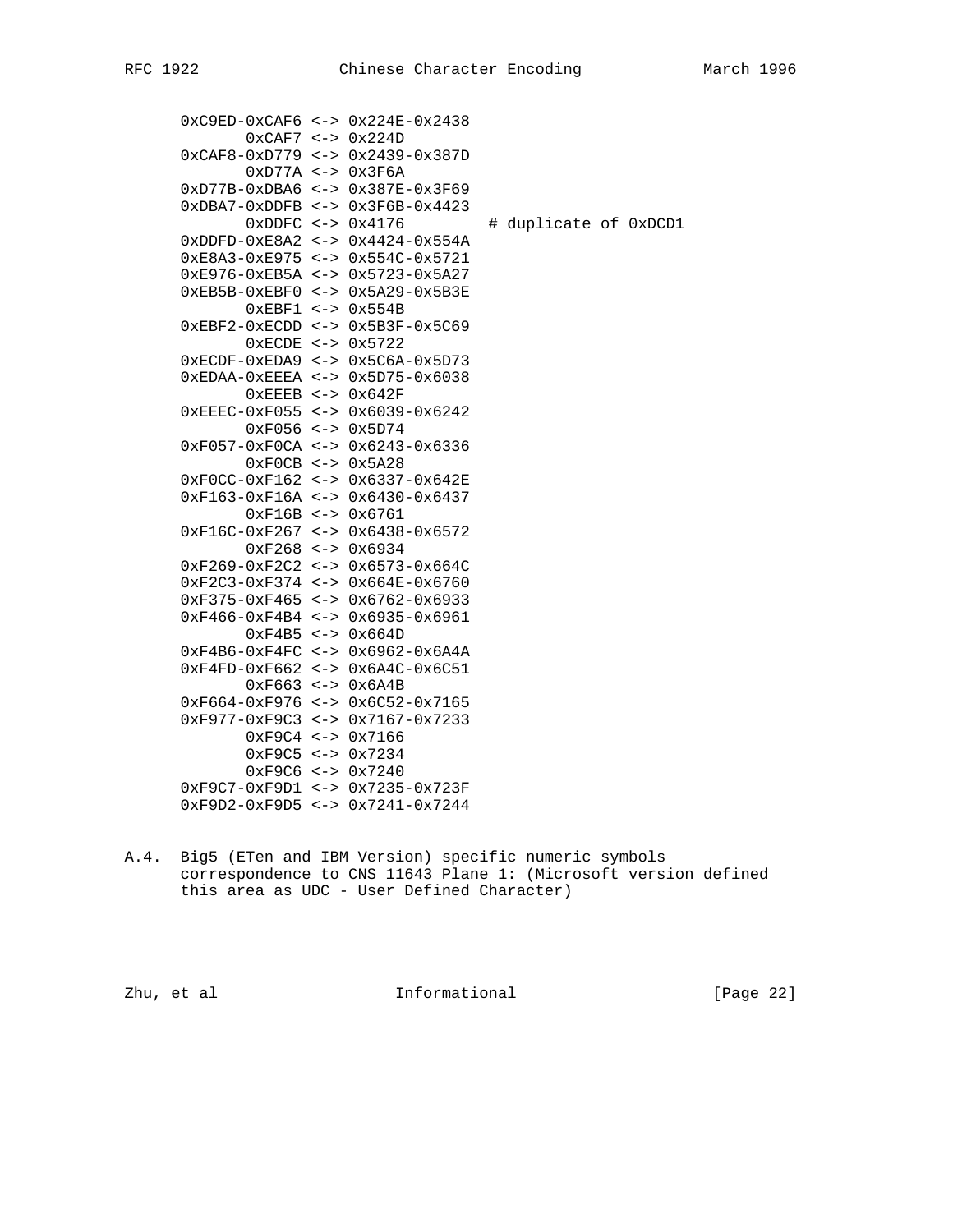0xC6A1-0xC6BE <-> 0x2621 - 0x263E

A.5. Big5 (ETen and IBM Version) specific KangXi radicals correspondence to CNS 11643 Plane 1: (Microsoft version defined as UDC - User Definable Character)

> 0xC6BF <-> 0x2723 0xC6C0 <-> 0x2724 0xC6C1 <-> 0x2726 0xC6C2 <-> 0x2728 0xC6C3 <-> 0x272D 0xC6C4 <-> 0x272E 0xC6C5 <-> 0x272F 0xC6C6 <-> 0x2734 0xC6C7 <-> 0x2737 0xC6C8 <-> 0x273A 0xC6C9 <-> 0x273C 0xC6CA <-> 0x2742 0xC6CB <-> 0x2747 0xC6CC <-> 0x274E 0xC6CD <-> 0x2753 0xC6CE <-> 0x2754 0xC6CF <-> 0x2755 0xC6D0 <-> 0x2759 0xC6D1 <-> 0x275A 0xC6D2 <-> 0x2761 0xC6D3 <-> 0x2766 0xC6D4 <-> 0x2829 0xC6D5 <-> 0x282A 0xC6D6 <-> 0x2863 0xC6D7 <-> 0x286C

A.6. Big5 (ETen and Microsoft version) specific Ideographs correspondence to CNS 11643 Plane 3: (IBM version defined as UDC)

> 0xF9D6 <-> 0x4337 0xF9D7 <-> 0x4F50 0xF9D8 <-> 0x444E 0xF9D9 <-> 0x504A 0xF9DA <-> 0x2C5D 0xF9DB <-> 0x3D7E 0xF9DC <-> 0x4B5C

A.7. Big5 (ETen version only) specific symbols correspondence to CNS 11643 Plane 4:

 $0xC879 \le -\ge 0x2123$ 

Zhu, et al informational [Page 23]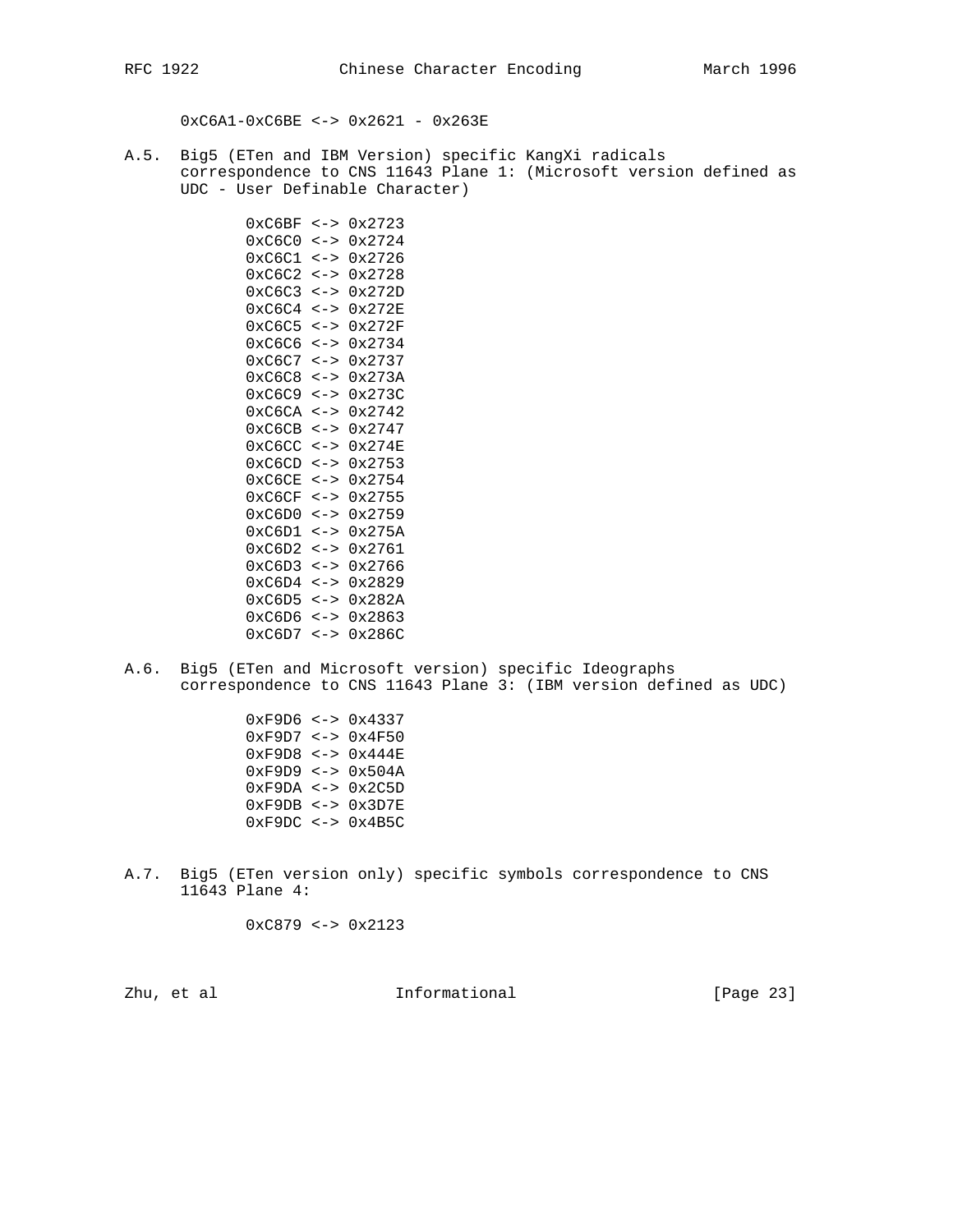0xC87B <-> 0x2124 0xC87D <-> 0x212A 0xC8A2 <-> 0x2152

A.8. Other Big5 specific symbols which cannot mapping to CNS 11643:

 0xC6D8-0xC878 <-> none (ETen and IBM Version) 0xC87A <-> none (ETen version only) 0xC87C <-> none (ETen version only) 0xC87E-0xC8A1 <-> none (ETen version only) 0xC8A3-0xC8CC <-> none (ETen version only) 0xC8CD-0xC8D3 <-> none (ETen and IBM version) 0xF9DD-0xF9FE <-> none (ETen and Microsoft version)

 Note: However, most of them can be mapped to GB-2312 too. For example, Big5(ETen and IBM version) Hiragana, Katakana, and Cyrillic symbols correspondence to GB-2312:

 0xC6E7-0xC77A <-> 0x2421-0x2473 # Japanese Hiragana 0xC77B-0xC7F2 <-> 0x2521-0x2576 # Japanese Katakana 0xC7F3-0xC854 <-> 0xA7A1-0xA7C1 # Cyrillic uppercase 0xC855-0xC875 <-> 0xA7D1-0xA7F1 # Cyrillic lowercase

 Please notice that there are also many symbols that could be supported by GB-2312, for detail, please refer to the ftp sites in section 1.4 of the "Specification" part of this document.

Zhu, et al **Informational** [Page 24]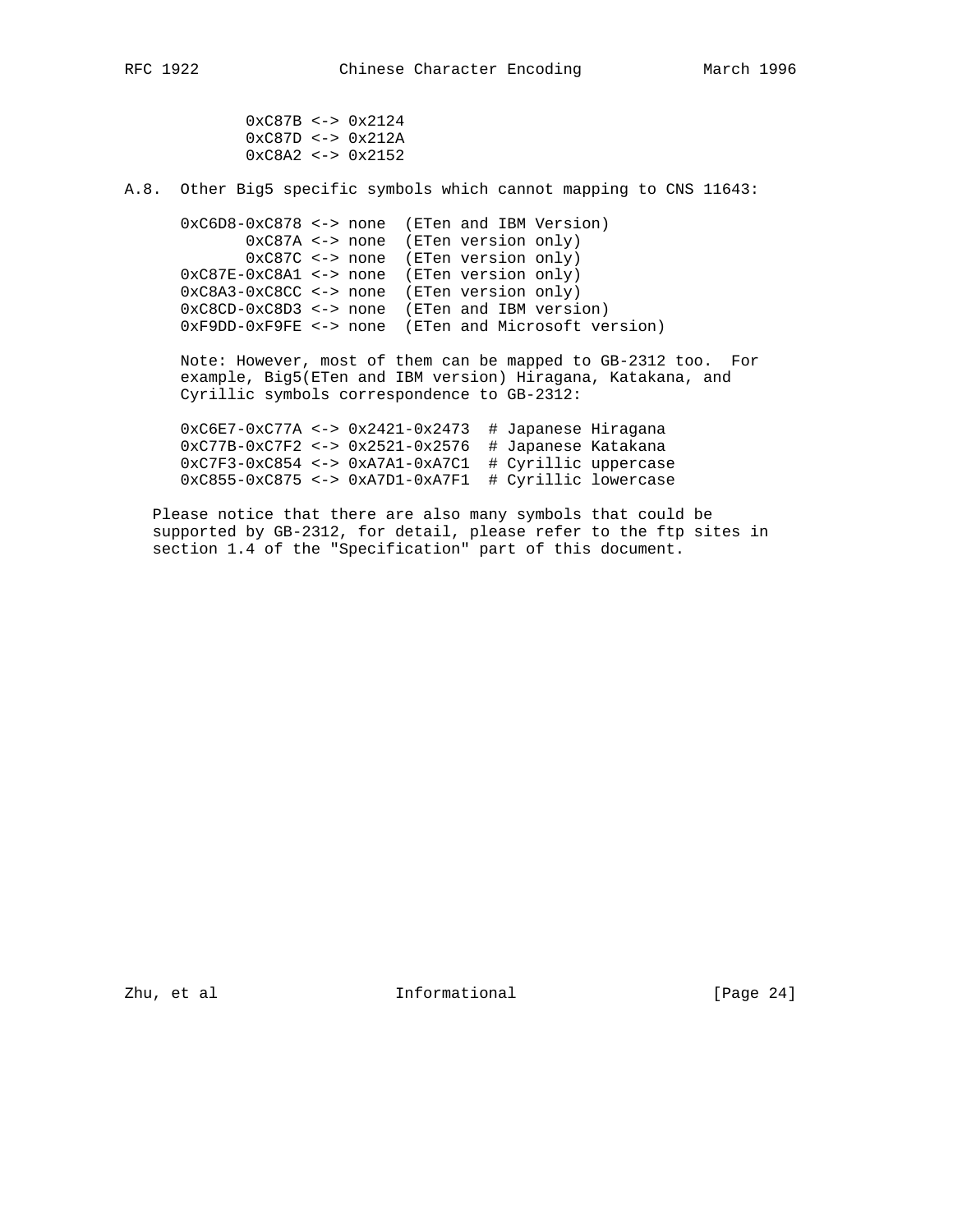References

 [ASCII] American National Standards Institute, "Coded character set: 7-bit American National Standard Code for Information Interchange", ANSI X3.4-1986.

 [BIG5] Institute for Information Industry, "Chinese Coded Character Set in Computer ", March, 1984

 [CJKINF] Ken Lunde, On-line documentation of Chinese/Japanese/Korean Information Processing, 1995, available at: ftp://ftp.ora.com/pub/examples/nutshell/ujip/doc/cjk.inf

 [CNS-5205] "Information processing: 7-Bit Coded Character Set For Information Interchange", CNS-5205.

 [CNS-11643] "Chinese Standard Interchange Code", CNS-11643 version 1992; "Standard Interchange Code for Generally-Used Chinese Characters", CNS 11643 version 1986.

 [GB-1988] "7-bit Coding Character Set for Information Interchange", GB 1988-89.

 [GB-2312] "Coding of Chinese Ideogram Set for Information Interchange Basic Set", GB 2312-80.

 [GB-7589] "Code of Chinese Ideograms Set for Information Interchange, the 2nd Supplementary Set", UDC 681.3.048, GB 7589-87.

 [GB-7590] "Code of Chinese Ideogram Set for Information Interchange, the 4th Supplementary Set", UDC 681.3.048, GB 7590-87.

 [GB-8565] "Information Processing Coded Character Sets for Text Communication", UDC 681.3, GB 8565-88.

 [GB-12345] "Code of Chinese Ideogram Set for Information Interchange Supplementary Set", GB/T 12345-90.

 [GB-13000] "Information Technology: Universal Multiple-Octet Coded Character Set(UCS) Part 1: Architecture and Basic Multilingual Plane", GB13000.1

 [GB-13131] "Code of Chinese Ideogram Set for Information Interchange, the 3rd Supplementary Set", GB 13131-91.

 [GB-13132] "Code of Chinese Ideogram Set for Information Interchange, the 5th Supplementary Set", GB 13132-91.

Zhu, et al informational [Page 25]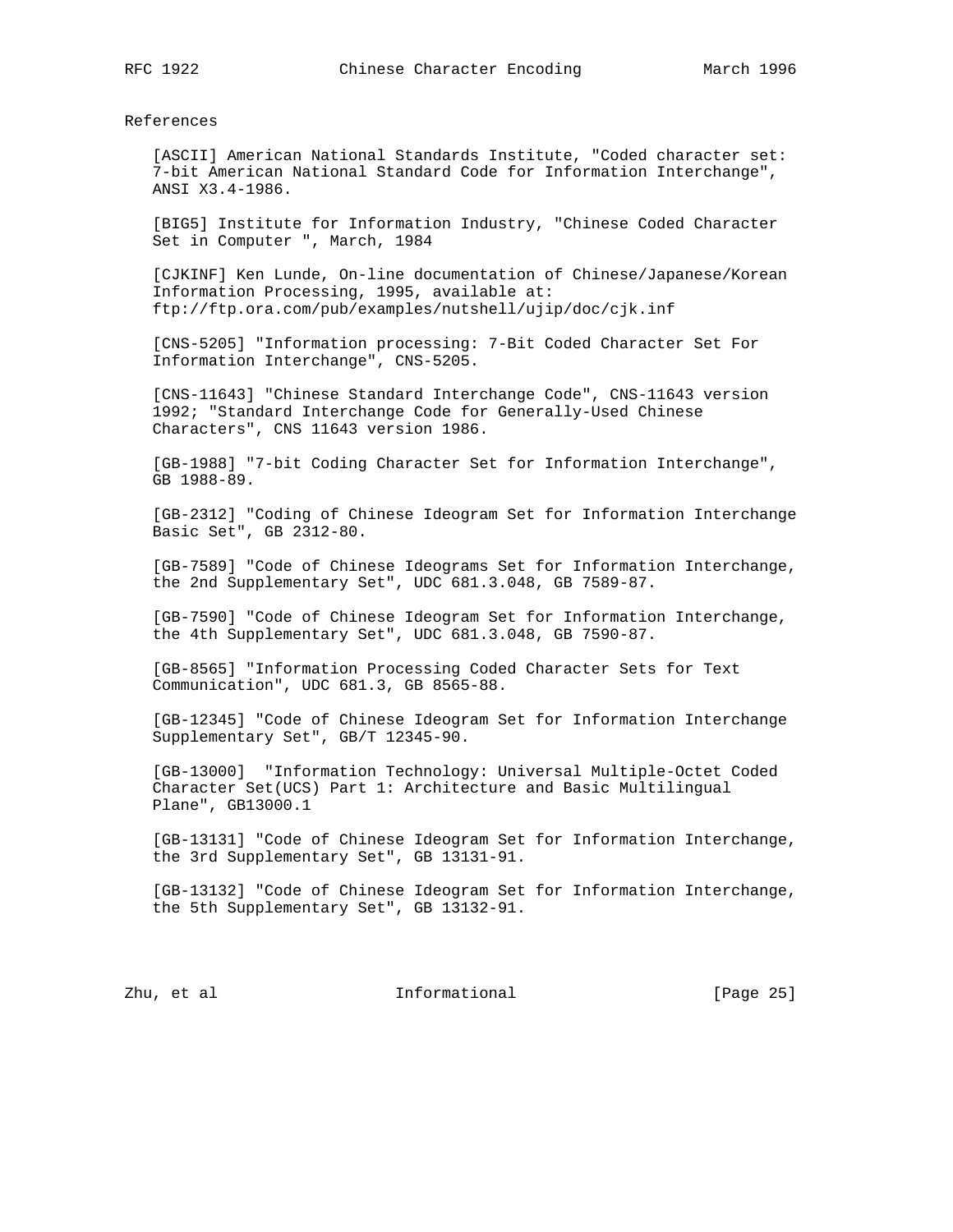[ISO-646] International Organization for Standardization (ISO), "Information Technology: ISO 7-bit Coded Character Set for Information Interchange", International Standard, Ref. No. ISO/IEC 646:1991.

 [ISO-2022] International Organization for Standardization (ISO), "Information Processing: ISO 7-bit and 8-bit coded character sets: Code extension techniques", International Standard, Ref. No. ISO 2022-1986 (E).

 [ISO-10021] Information Technology: Text communication: Message-Oriented Text Interchange Systems (MOTIS), ISO 10021, October 1988.

 [ISO-10646] ISO/IEC 10646-1:1993(E) Information Technology: Universal Multiple-octet Coded Character Set (UCS) Part 1: Architecture and Basic Multilingual Plane"

 [ISOREG] International Organization for Standardization (ISO), "International Register of Coded Character Sets To Be Used With Escape Sequences".

 [MIME-1] Borenstein, N., and Freed, N., "MIME (Multipurpose Internet Mail Extensions) Part One: Mechanisms for Specifying and Describing the Format of Internet Message Bodies", RFC 1521, Bellcore, Innosoft, September 1993.

 [MIME-2] Moore, K., "MIME (Multipurpose Internet Mail Extensions) Part Two: Message Header Extensions for Non-ASCII Text", RFC 1522, University of Tennessee, September 1993.

 [RFC-822] Crocker, D., "Standard for the Format of ARPA Internet Text Messages", STD 11, RFC 822, University of Delaware, August 1982.

 [RFC-854] Postel, J., Reynolds J., Telnet Protocol Specification, RFC 854, ISI, May 1983.

 [RFC-1036] Horton, M., and Adams, R., "Standard for Interchange of USENET Messages", RFC 1036, AT&T Bell Laboratories, Center for Seismic Studies, December 1987.

 [RFC-1468] Murai J., Crispin, M., and van der Poel, E., Japanese Character Encoding for Internet Messages, June 1993.

 [RFC-1557] Choi U., Chon K., and Park H., Korean Character Encoding for Internet Messages, December 1993.

Zhu, et al informational [Page 26]